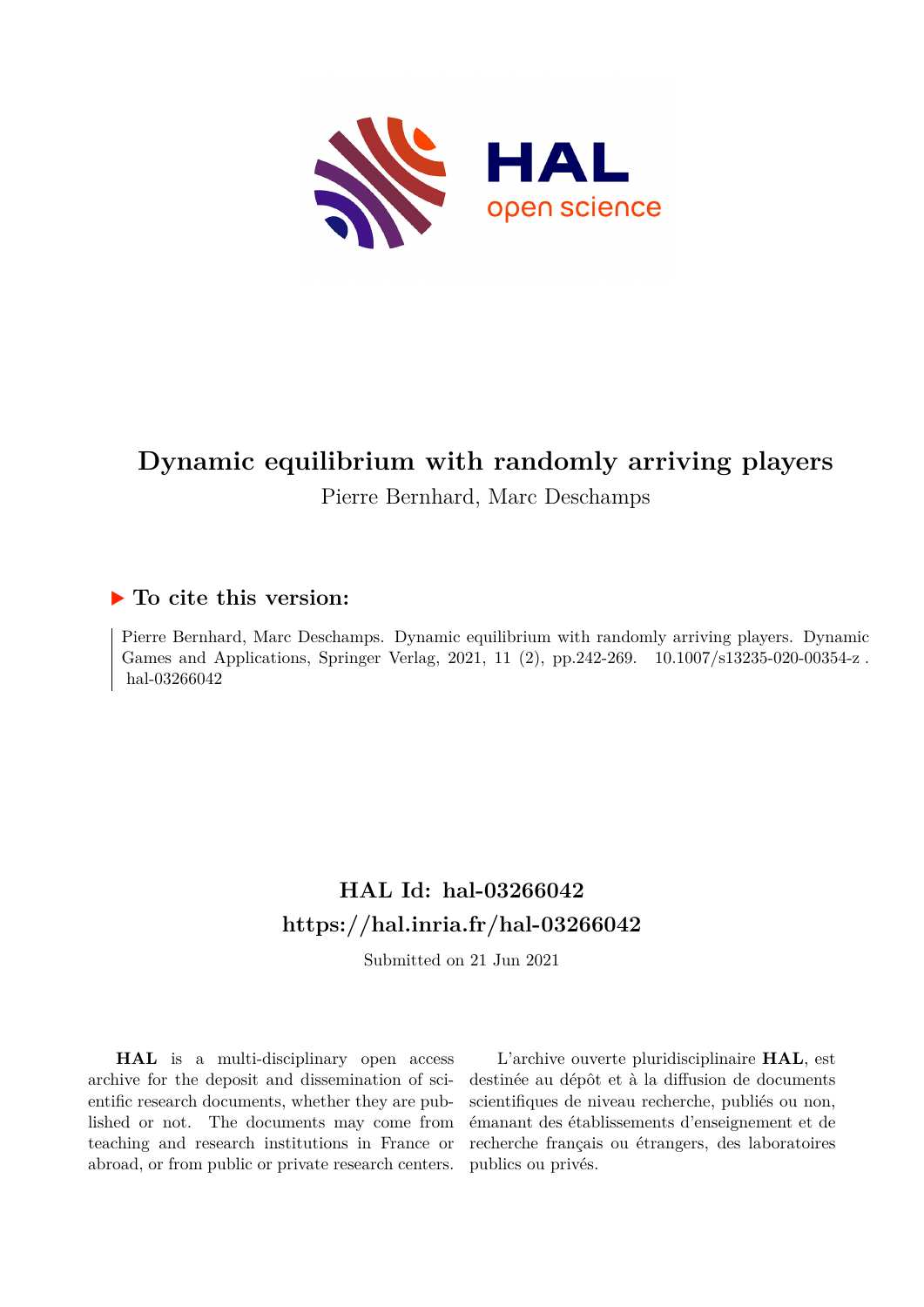## Dynamic equilibrium with randomly arriving players

Pierre Bernhard · Marc Deschamps

November 18, 2019

Abstract There are real strategic situations where nobody knows *ex ante* how many players there will be in the game at each step. Assuming that entry and exit could be modelled by random processes whose probability laws are common knowledge, we use dynamic programming and piecewise deterministic Markov decision processes to investigate such games. We study these games in discrete and continuous time for both finite and infinite horizon. While existence of dynamic equilibrium in discrete time is proved, our main aim is to develop algorithms. In the general nonlinear case, the equations provided are rather intricate. We develop more explicit algorithms for both discrete and continuous time linear quadratic problems.

Keywords Nash equilibrium · Dynamic programming · Piecewise Deterministic Markov Decision Process · Cournot oligopoly

#### 1 Introduction

#### 1.1 Motivation

In the working paper [Bernhard and Deschamps(2016)], we provide several examples of game situations where an *a priori* unknown number of identical players might show up at *a priori* unknown time instants. One obvious example would be that of new competitors entering the same market. Their being identical is an oversimplification, but since the number of possible entrants is not bounded *a priori*, to get a problem with finite data, one would need to define a finite number of classes they may be-

P. Bernhard

M. Deschamps

Université de Bourgogne Franche Comté, CRESE EA3190, and BETA CNRS, GREDEG CNRS, OFCE-SciencesPo, France.

E-mail: Marc.Deschamps@univ-fcomte.fr

UCA-INRIA Sophia Antipolis, 2004 route des Lucioles, BP93, 06902 Sophia Antipolis cedex, E-mail: Pierre.Bernhard@inria.fr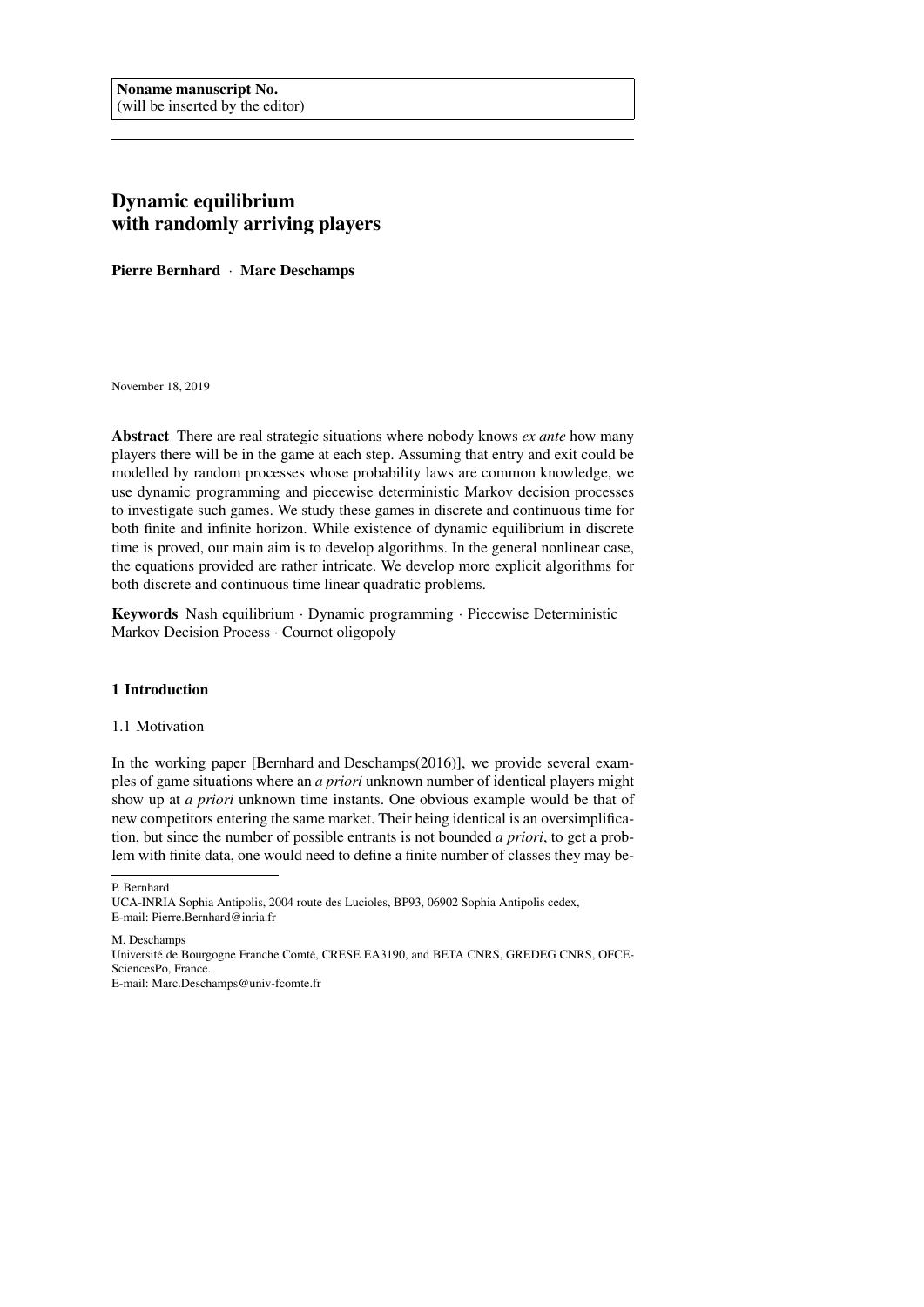long to, a complexity we would rather avoid at this stage. (See, e.g. [Tembine(2010)] and [Biard and Deschamps(2020)].)

#### 1.2 Random number of players in the literature

Classical game theory models belong to the "fixed-*n*" paradigm and can not be applied to this kind of problems. To the best of our knowledge there exists currently in game theory three ways to manage uncertainty on the number of players in the game. First it could be modelled by assuming that there is a common knowledge on the number of potential players and a stochastic process chooses which ones will be active players (see [Levin and Ozdenoren(2004)] for example). A second way to model such games is to use population games, as Poisson games, where the number of players in the game is supposed to be drawn from a random variable, whose probability distribution is commonly known (as in [Myerson(1998b)] and [Myerson(1998a)]). Finally, a third way is to use games with a large number of players modeled as games with infinitely many players, see [Khan and Sun(2002)] for a survey, or mean field games [Lasry and Lions(2007),Caines(2015)] for instance. (Evolutionary games, which also involve an infinite number of players, are not really games where an equilibrium is sought.)

However, as we discuss in [Bernhard and Deschamps(2017b)], the kind of games we mentioned in our examples could not be analyzed with such tools. Indeed our diagnostic is that where the number of players is random, there is no time involved, and therefore no concept of entry. Typical examples are [Levin and Ozdenoren(2004)] for auction theory, and [De Sinopoli et al.(2014)] for Poisson games. Where there is a time structure in the game, the number of players is fixed, such as in stochastic games, see [Neyman and Sorin(2003)], or in generalized secretary problems, see [Ferguson(2005)]. In the literature on entry equilibrium, such as [Samuelson(1985), Breton et al.(2010)], the players are the would-be entrants, the number of which is known.

One notable exception is [Kordonis and Papavassilopoulos(2015)] which explicitly deals with a dynamic game with random entry. In this article, the authors describe a problem more complicated than ours on at least three counts: 1/ There are two types of players: a major one, an incumbent, who has an infinite horizon, and identical minor ones that enter at random and leave after a fixed time *T* (although the authors mention that they can also deal with the case where  $T$  is random), 2/ Each player has its own state and dynamics. Yet, the criteria of the players only depend on a mean value of these states, simplifying the analysis, and opening the way for a simplified analysis in terms of mean field in the large number of minor players case, and 3/ All the dynamics are noisy. (See however, our paragraph 2.1.3). It is simpler than ours in that it does not attempt to foray away from the discrete time, linear dynamics, quadratic payoff (L.Q.) case. Admittedly, our results in the nonlinear case are rather theoretical and remain difficult to use beyond the L.Q. case. But we do deal with the continuous time case also. Due to the added complexity, the solution proposed is much less explicit than what we offer in the linear quadratic problem. Typically, the authors solve the two maximization problems with opponents' strategies fixed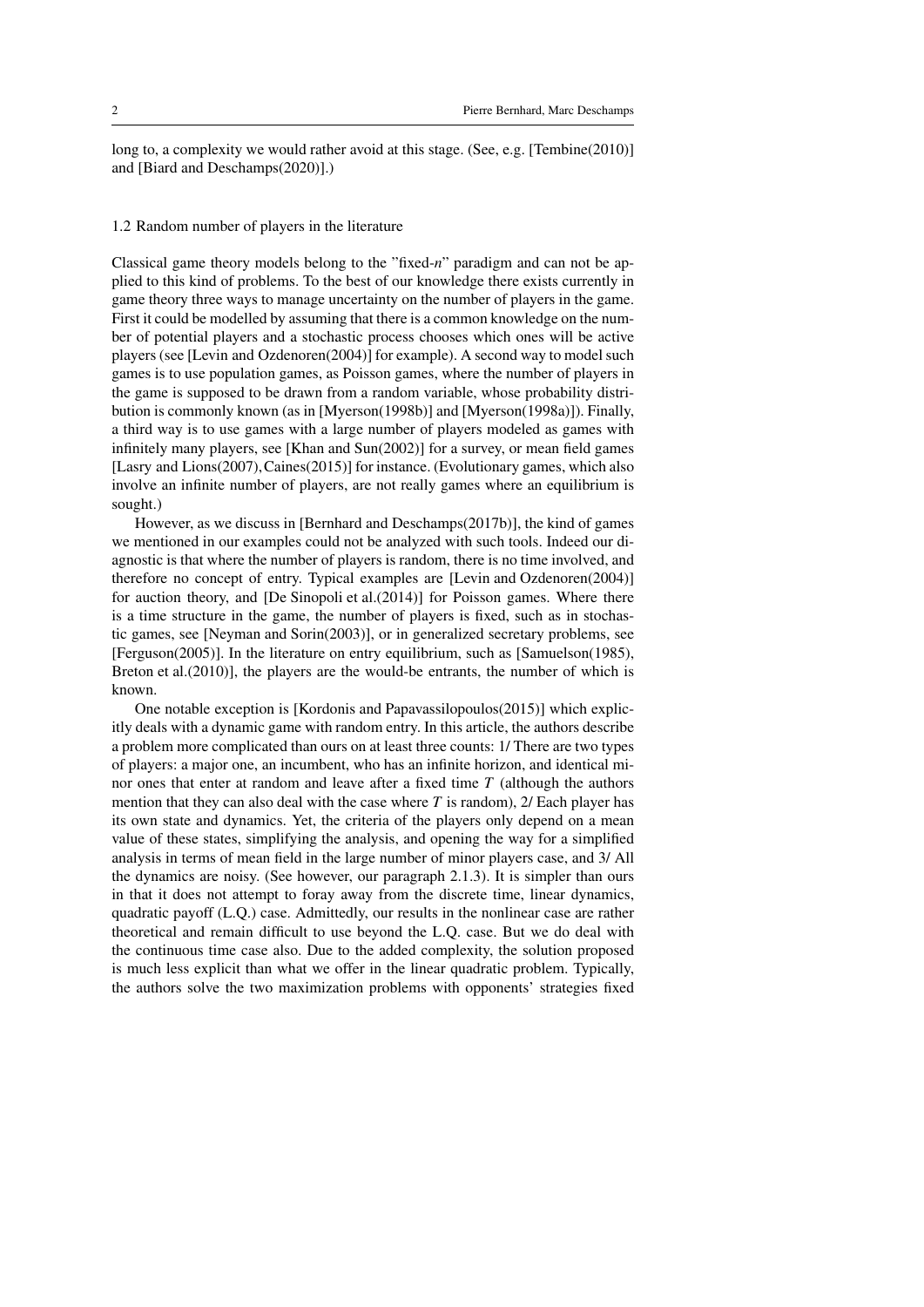and state that if the set of strategies is "consistent", i.e. solves the fixed point problem inherent in a Nash equilibrium, then it is the required equilibrium. The algorithm proposed to solve the fixed point problem is the natural Picard iteration. A convergence proof is only available in a very restrictive case.

Let us also mention that Poisson clocks deciding of events in games with a fixed number of players have been used for quite a long time. This is typically so in "revision games", where players may change their strategies at such times. See, e.g., [Lovo and Tomala(2015), Gensbittel et al.(2016)] and the bibliography therein.

#### 1.3 Overview

Contrary to our first article [Bernhard and Deschamps(2017b)], here we seek a dynamic equilibrium, using the tools of dynamic programming (discrete time) and piecewise deterministic Markov decision processes, or piecewise deterministic control systems (continuous time), see [Sworder(1969),Rishel(1975)], or, for more recent references, [Vermes(1985),Haurie and Moresino(2000)]).

In the discrete time case (section 2), the resulting discrete Isaacs equation obtained is rather involved. As usual, it yields an explicit algorithm in the finite horizon, linear-quadratic case via a kind of discrete Riccati equation. The infinite horizon problem is briefly considered. It seems to be manageable only if one limits the number of players present in the game. In that case, the linear quadratic problem seems solvable via essentially the same algorithm, although we have no convergence proof, but only very convincing numerical evidence.

We then consider the continuous time case (section 3), with a Poisson arrival process. While the general Isaacs equation obtained is as involved as in the discrete time case, the linear quadratic case is simpler, and, provided again that we bound the maximum number of players allowed in the game, it yields an explicit algorithm. It takes a sign hypothesis not very realistic for an economic application to get in addition a convergence proof to the solution of the infinite horizon case.

In both discrete and continuous time, we briefly examine the case where players may leave the game. And examples of LQ games are provided in separate reports ([Bernhard and Deschamps(2018)]) as Cournot oligopolies with sticky prices.

The paper concludes with a summary of findings and limitations, and two appendices containing some auxiliary results supporting the developments in the main part of the paper.

#### 2 Discrete time

#### 2.1 The problem

#### *2.1.1 Players, dynamics and payoffs*

Time *t* is an integer. An horizon  $T \in \mathbb{N}$  is given, and we will write  $\{1, 2, ..., T\} = \mathbb{T}$ , thus  $t \in \mathbb{T}$ . A state space X is given. A dynamic system in X may be controlled by an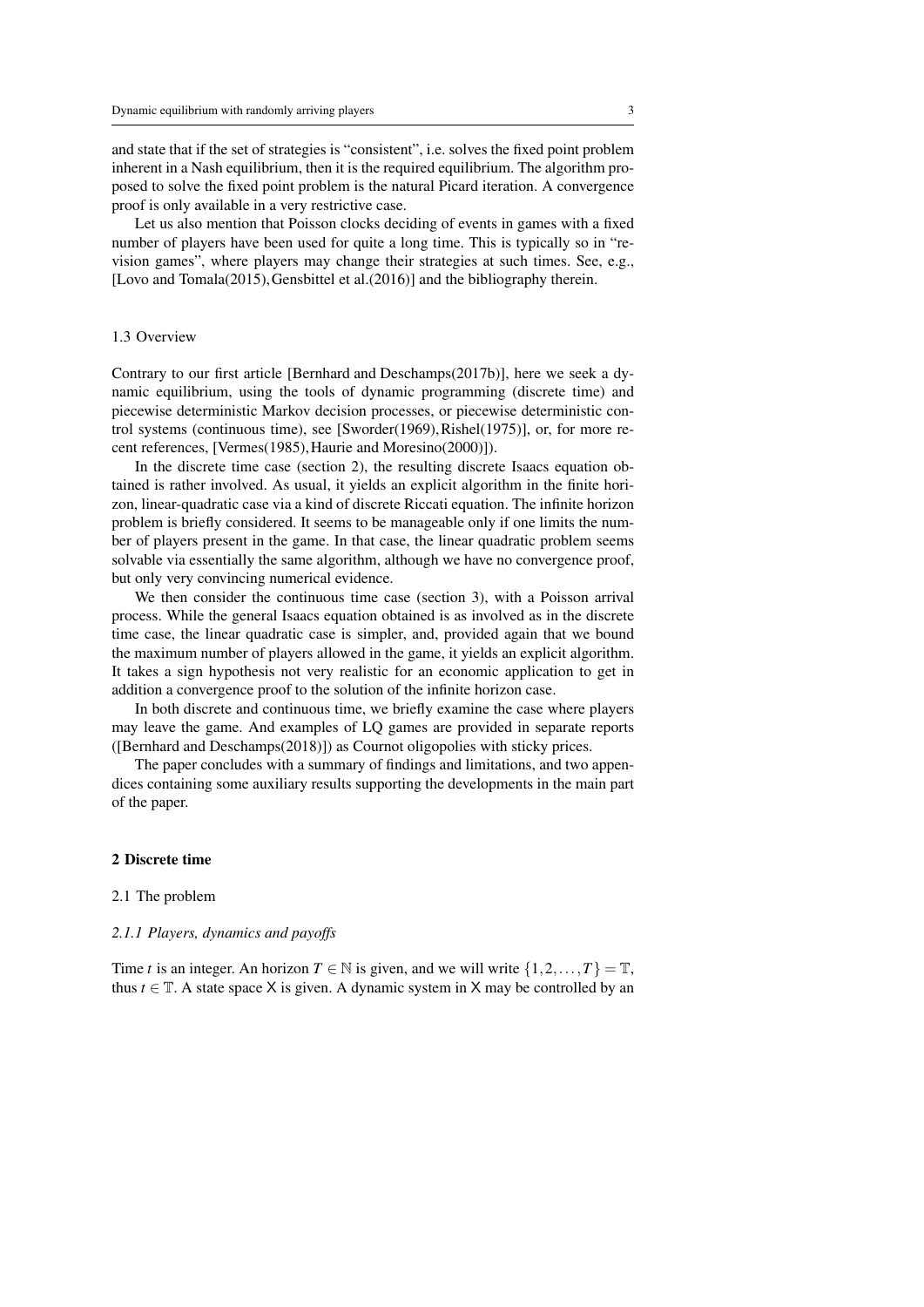arbitrary number of agents or players. That number *m* varies with time. We let *m*(*t*) be that number at time  $t$  and  $t_n$  be the arrival time of the  $n$ -th agent or player.

Note concerning the notation *We use lower indices to denote players, and upper indices to denote quantities pertaining to the total number of players in the game. An exception is*  $S^m$  *which is the cartesian power set*  $S \times S \times \cdots \times S$  *m times.* 

In the simplest form, the agents arrive as a Bernoulli process with variable probability; i.e. at each time step there may arrive only one player, and this happens with a probability  $p^m$  when *m* players are present<sup>1</sup>, independently of previous arrivals and of the past and present state history  $x(\cdot)$ , and independent of past and present strategies as well. We call  $t_n$  the arrival time of the *n*-th player,  $s_n \in S$  its decision (or control). We will later on discuss the case of multiple arrivals at the same time step and of random departures.

We distinguish the *finite case* where X and S are finite sets, from the *infinite case* where they are infinite. In that case, they are supposed to be topologic spaces, S compact.

We use the notation:

$$
s^{m} = (s_{1}^{m}, s_{2}^{m}, \dots, s_{m}^{m}) \in S^{m}, \quad v^{\times m} = (\overbrace{v, v, \dots, v}^{m \text{ times}}),
$$

$$
s^{m \setminus n} = (s_{1}^{m}, \dots, s_{n-1}^{m}, s_{n+1}^{m}, \dots, s_{m}^{m}),
$$

$$
\{s^{m \setminus n}, s\} = \{s, s^{m \setminus n}\} = (s_{1}^{m}, \dots, s_{n-1}^{m}, s, s_{n+1}^{m}, \dots, s_{m}^{m})
$$

The dynamics are ruled by the state equation in X:

$$
x(t+1) = f^{m(t)}(t, x(t), s^{m(t)}(t)), \quad x(0) = x_0.
$$
 (1)

A double family of stepwise payoffs, for  $n \le m \in \mathbb{T}$  is given:  $L_n^m : \mathbb{T} \times X \times S^m \to$  $\mathbb{R} : (t, x, s^m) \mapsto L_n^m(t, x, s^m)$ , as well as a discount factor  $r \leq 1$ . The overall payoff  $\Pi_n^e$  of player *n*, which it seeks to maximize, is the mathematical expectation of the discounted sum of its stepwise payoffs:

$$
\Pi_n^e(t_n, x(t_n), \{s^m\}_{m \ge n}) = \mathbb{E} \sum_{t=t_n}^T r^{t-t_n} L_n^{m(t)}(t, x(t), s^{m(t)}(t)). \tag{2}
$$

Moreover, all players are assumed to be identical. Specifically, we assume that

- 1. The functions  $f^m$  are invariant by a permutation of the  $s_n$ ,
- 2. the functions  $L_n^m$  enjoy the properties of a game with identical players as described in Appendix A. That is: a permutation of the  $s_n$  produces an identical permutation of the  $L_n^m$ .

Finally, in the infinite case, the functions  $f^m$  and  $L^m$  are all assumed continuous.

<sup>&</sup>lt;sup>1</sup> In accordance with the above note, in the notation  $p^m$ ,  $m$  is an upper index just meaning that this probability may depend on *m*, not *an exponent denoting a power*.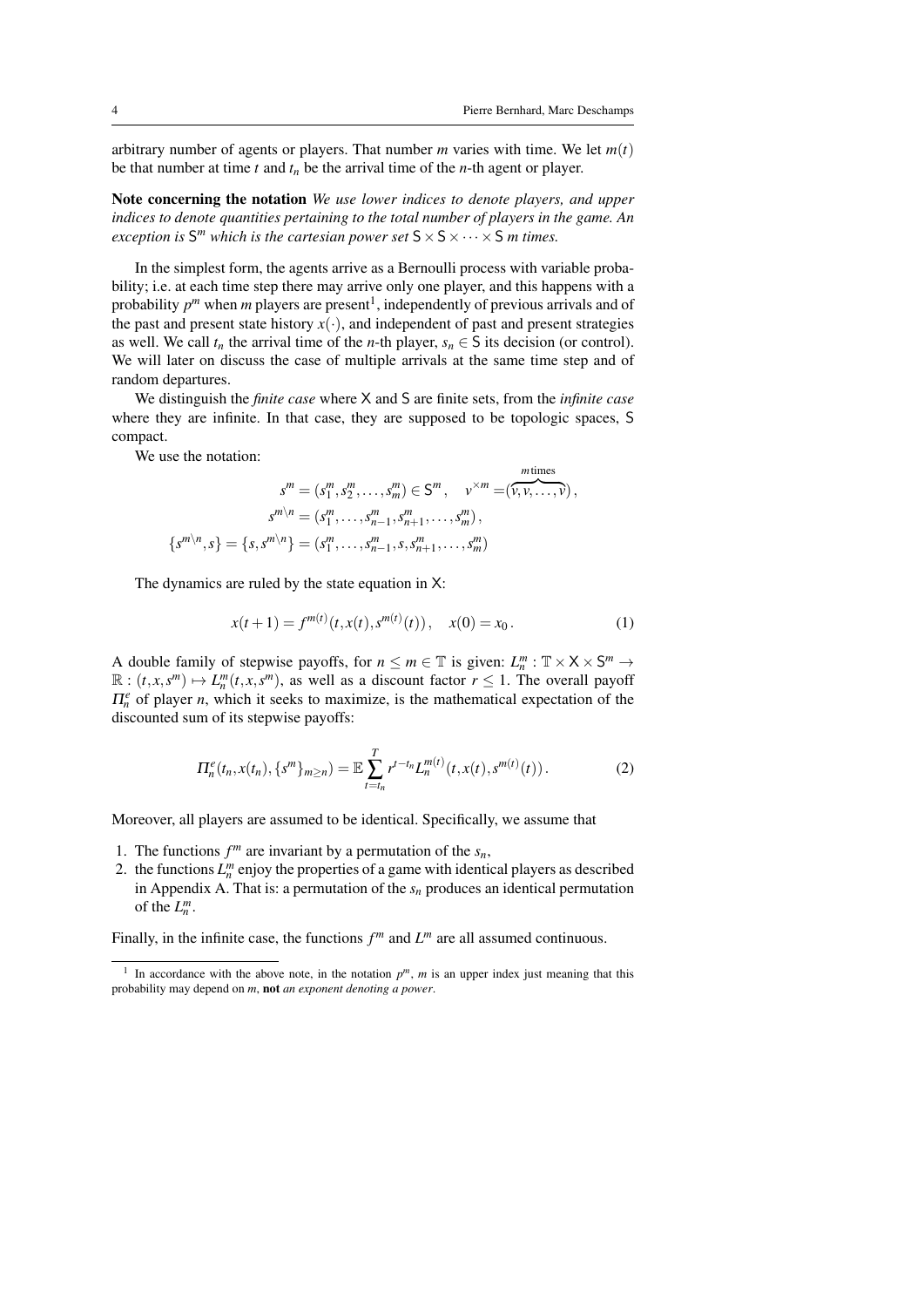

**Table 1** Representation of  $S<sup>t</sup>(t)$ , the section at time *t* of an open-loop profile of strategies  $S(\cdot)$ . In the rightmost column: the names of the lines, in the last line: the names of the columns.

#### *2.1.2 Pure strategies and equilibria*

We have assumed that the current number of players in the game at each step is common knowledge. We therefore need to introduce *m*(*t*)-dependent controls: denote by  $S_n \in S_n = S^{T-n+1}$  a complete *n*-th player's instantaneous strategy, deciding what it will do depending on the number *m* of players present, i.e. an application  $\{n, \ldots, T\} \to S : m \mapsto s_n^m$ . We recall the notation for a strategy profile:  $s^m =$  $(s_1^m, s_2^m, \ldots, s_m^m) \in S^m$ . We also denote by  $S^m$  a decision profile:  $S^m = (S_1, S_2, \ldots, S_m)$ . It can also be seen as a family  $S^m = (s^1, s^2, \dots, s^m)$ . The set of elementary controls in  $S^t$  is best represented by Table 1 where  $s_n^m(t)$  is the control used by player *n* at time *t* if there are *m* players in the game at that time. A partial strategy profile  $(S_1, \ldots, S_{n-1}, S_{n+1}, \ldots, S_m)$  where  $S_n$  is missing, will be denoted by  $S^{m \setminus n}$ . An openloop profile of strategies is characterized by a sequence  $S(\cdot)$  :  $\mathbb{T} \ni t \mapsto S^t(t)$ . A partial open-loop strategy profile where  $S_n(\cdot)$  is missing will be denoted by  $S^{\setminus n}(\cdot)$ .

The payoff  $\Pi_n^e(t_n, x(t_n), S(\cdot))$  is a mathematical expectation conditioned on the pair  $(t_n, x(t_n))$ , which is a random variable independent of  $S_n(\cdot)$ .

**Definition 1** An open loop dynamic pure Nash equilibrium is a family history  $\widehat{S}(\cdot)$ such that

$$
\forall n \in \mathbb{T}, \forall (t_n, x(t_n)) \in \mathbb{T} \times \mathsf{X}, \forall S_n(\cdot) : \{t_n, \dots, T\} \to \mathsf{S}_n,
$$
  

$$
\Pi_n^e(\{\widehat{S}^{\setminus n}(\cdot), S_n(\cdot)\}) \le \Pi_n^e(\widehat{S}(\cdot)).
$$
 (3)

The equilibrium will be called *uniform* if at all times, all players present in the game use the same decision, i.e., with our notations, if, for all *t*, for all *m*,  $\hat{s}^m(t) = \hat{s}(t)^{\times m}$ for some sequence  $\hat{s}(\cdot)$ .

*Remark 1* A game with identical players may have non uniform pure equilibria, and even have pure equilibria but none uniform. However, if it has a unique equilibrium, it is a uniform equilibrium (see appendix A).

However, we will be interested in *closed loop* strategies. In that respect, we stress the following:

*Remark 2* In the sense of automata theory, the *state* of the control system at hand is the pair  $(x, m)$ . Closed loop strategies must therefore be based on this composite state.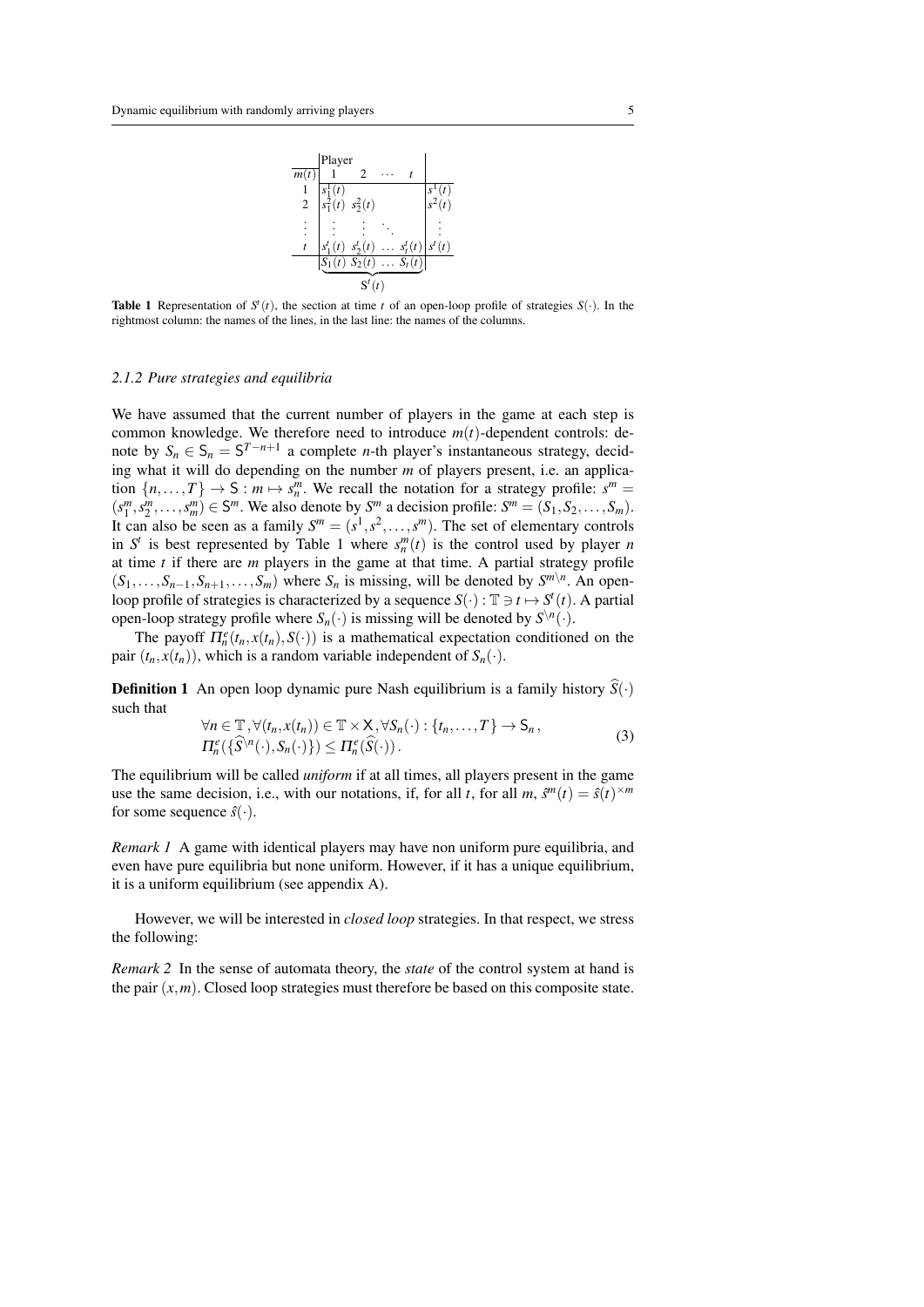Specifically, in *state feedback* strategies, we assume that each player is allowed to base its control at each time step  $t$  on the current time, the current state  $x(t)$  and the current number  $m(t)$  of players in the game. We therefore allow families of state feedbacks indexed by the number *m* of players:

$$
\boldsymbol{\phi}^m = (\varphi_1^m, \varphi_2^m, \dots, \varphi_m^m) : \mathbb{T} \times \mathsf{X} \to \mathsf{S}^m
$$

and typically let

$$
s_n^m(t) = \varphi_n^m(t, x(t)).
$$

We denote by  $\Phi_n \in \mathcal{F}_n$  a whole family  $(\varphi_n^m(\cdot,\cdot), m \in \{n,\ldots,T\})$  (the complete strategy choice of a player *n*),  $\Phi$  a complete strategy profile,  $\Phi^{\setminus n}$  a partial strategy profile specifying their strategy  $\Phi_\ell$  for all players except player *n*. A closed loop strategy profile Φ generates through the dynamics and the entry process a random open-loop strategy profile  $S(\cdot) = \Gamma(\Phi)$ . With a transparent abuse of notation, we write  $\Pi_n^e(\Phi)$ for  $\Pi_n^e(\Gamma(\Phi))$ .

**Definition 2** A closed loop dynamic pure Nash equilibrium is a profile  $\hat{\Phi}$  such that

$$
\forall n \in \mathbb{T}, \forall (t_n, x(t_n)) \in \mathbb{T} \times \mathsf{X}, \forall \Phi_n \in \mathscr{F}_n, \quad \Pi_n^e(\{\widehat{\Phi}^{\setminus n}, \Phi_n\}) \leq \Pi_n^e(\widehat{\Phi}). \tag{4}
$$

It will be called *uniform* if it holds that  $\hat{\varphi}^m = \hat{\varphi}^{\times m}$  for some  $\hat{\varphi}$ .

We further notice that using state feedback strategies (and dynamic programming) will naturally yield time consistent and subgame perfect strategies.

#### *2.1.3 Mixed strategies and disturbances*

For the sake of simplicity, we will focus on pure strategies hereafter. But of course, a pure Nash equilibrium may not exist. In the discrete time case investigated here, we can derive existence results if we allow mixed strategies.

Let  $\mathscr S$  be the set of probability distributions over S. Replacing S by  $\mathscr S$  in the definitions of open-loop and closed-loop strategies above yields equivalent open-loop and closed-loop behavioral mixed strategies. By behavioral, we mean that we use sequences of random choices of controls and not random choices of sequences of controls. See [Bernhard(1992)] for a more detailed analysis of the relationship between various concepts of mixed strategies for dynamic games.

In case the strategies are interpreted as mixed strategies,  $s^{m(t)}(t)$  in equations (1) and (2) are random variables, and the pair  $(m(\cdot), x(\cdot))$  is a (controlled) Markov chain. But since anyhow,  $m(\cdot)$  is already a Markov chain even with pure strategies, the rest of the analysis is unchanged.

We might go one step further and introduce disturbances in the dynamics and the payoff. Let  $\{w(\cdot)\}$  be a sequence of independent random variables in  $\mathbb{R}^{\ell}$ , and add the argument  $w(t)$  in both  $f^m$  and  $L_n^m$ . All results hereafter in the discrete time problem remain unchanged (except for formula (9) where one term must be added). We keep with the undisturbed case for the sake of simplicity of notation, and because in the continuous time case, to be seen later, it spares us the Ito terms in the equations.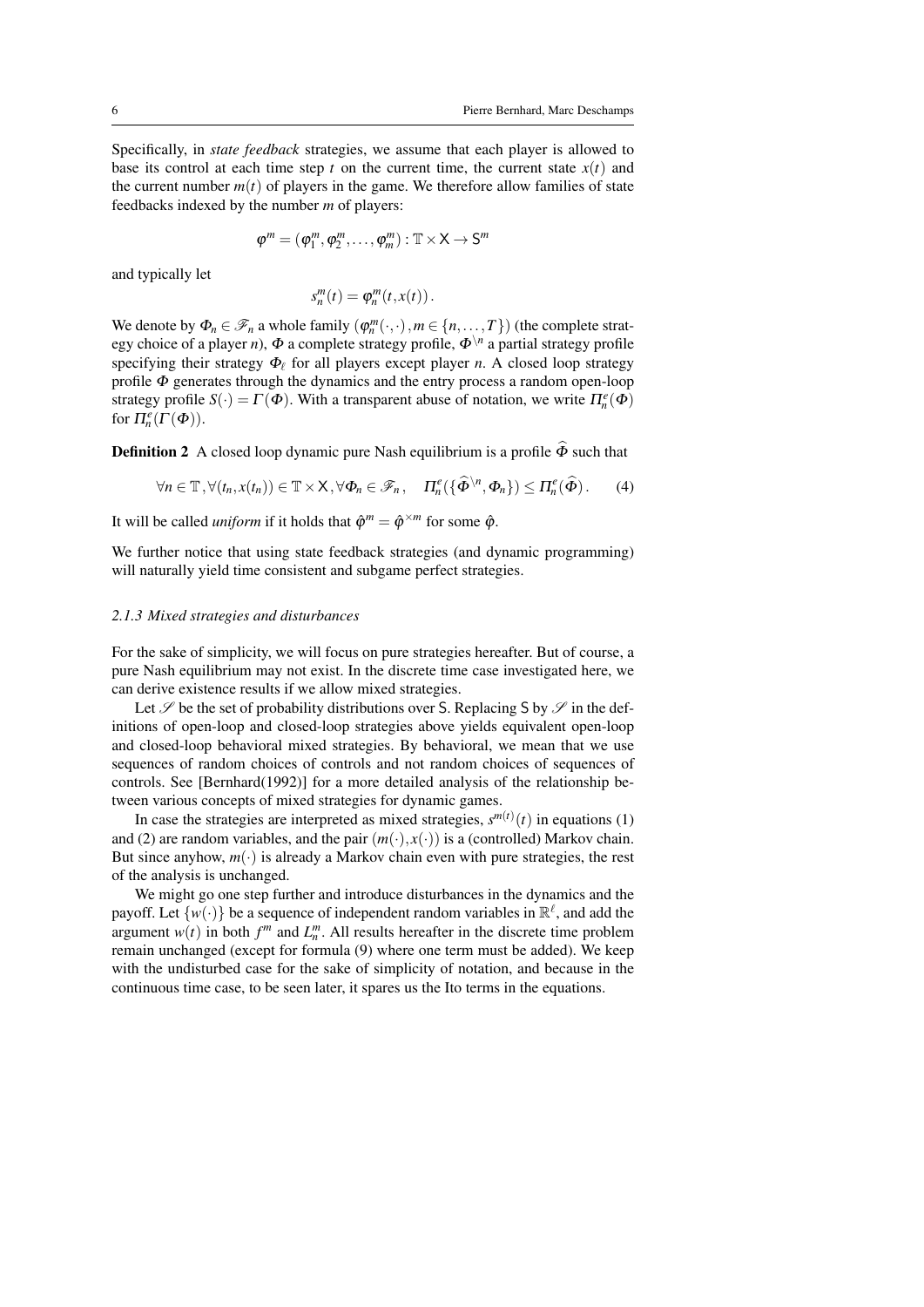#### 2.2 Isaacs equation

#### *2.2.1 Finite horizon*

We use dynamic programming, and therefore Isaacs equation in terms of a family of Value functions  $V_n^m : \mathbb{T} \times X \to \mathbb{R}$ . It will be convenient to associate to any such family the family  $W_n^m$  defined as

$$
W_n^m(t,x) = (1 - p^m) V_n^m(t,x) + p^m V_n^{m+1}(t,x),
$$
\n(5)

and the Hamiltonian functions

$$
H_n^m(t, x, s^m) := L_n^m(t, x, s^m) + rW_n^m(t+1, f_n^m(t, x, s^m)).
$$
 (6)

We write Isaacs equation for the general case of a non uniform equilibrium, but the uniform case will be of particular interest to us.

**Theorem 1** *An subgame perfect equilibrium*  $\widehat{\Phi} = {\widehat{\varphi}_n^m}$  *exists, if and only if there is a family of functions V <sup>m</sup> n satisfying the following Isaacs equation, which makes use of the notation* (5)*,* (6)*:*

$$
\forall n \le m \in \mathbb{T}, \forall (t, x) \in \{0, \dots, T\} \times \mathsf{X}, \forall s \in \mathsf{S},
$$
  

$$
V_n^m(t, x) = H_n^m(t, x, \hat{\varphi}^m(t, x)) \ge H_n^m(t, x, \{\hat{\varphi}^{m \setminus n}(t, x), s\}),
$$
  

$$
\forall m \in \mathbb{T}, \forall x \in \mathsf{X}, V_n^m(T + 1, x) = 0.
$$

*And then, the equilibrium payoff of player n joining the game at time*  $t_n$  *at state*  $x_n$  *is V*<sub>n</sub><sup>n</sup>(*t*<sub>n</sub>, *x*<sub>n</sub>). *If the equilibrium is uniform, i.e. for all*  $n \leq m$ *,*  $\hat{\varphi}_n^m = \hat{\varphi}_1^m$ *, then*  $V_n^m = V_1^m$ *for all*  $m, n$  (and we may call it  $V^m$ ).

Proof This is a classical dynamic programming argument. We notice first that the above system can be written in terms of conditional expectations given  $(m, x)$  as

$$
\forall n \leq m \in \mathbb{T}, \forall (t, x) \in \{0, \dots, T\} \times X, \forall s \in S,
$$
  
\n
$$
V_n^m(t, x) = \mathbb{E}^{m, x} \Big[ L_n^m(t, x, \hat{\varphi}^m(t, x))
$$
  
\n
$$
+ r V_n^{m(t+1)} \big( t + 1, f^m(t, x, \hat{\varphi}^m(t, x)) \big) \Big]
$$
  
\n
$$
\geq \mathbb{E}^{m, x} \Big[ L_n^m(t, x, \{\hat{\varphi}^{m \setminus n}(t, x), s\})
$$
  
\n
$$
+ r V_n^{m(t+1)} \big( t + 1, f^m(t, x, \{\hat{\varphi}^{m \setminus n}(t, x), s\}) \big) \Big]
$$
  
\n
$$
\forall m \in \mathbb{T}, \forall x \in X, V_n^m(T + 1, x) = 0.
$$

Assume first that all players use the strategy  $\hat{\varphi}$ . Fix an initial time  $t_n$  (which may or may not be the arrival time of the *n*-th player) a state  $x_n$  and an initial *m*. Assume all players use their control  $\hat{\varphi}_n(t, x(t))$ , and consider the random process  $(m(t), x(t))$ thus generated. For brevity, write  $\hat{s}^m(t) := \hat{\varphi}^m(t, x(t))$ . Write the equality in theorem 1 at all steps of the stochastic process  $(m(t), x(t), \hat{s}^{m(t)}(t))$ :

$$
V_n^m(t,x(t)) = \mathbb{E}^{m(t),x(t)} \left[ L_n^{m(t)}(t,x(t),\tilde{s}^{m(t)}(t)) + rV_n^{m(t+1)}(t+1,x(t+1)) \right].
$$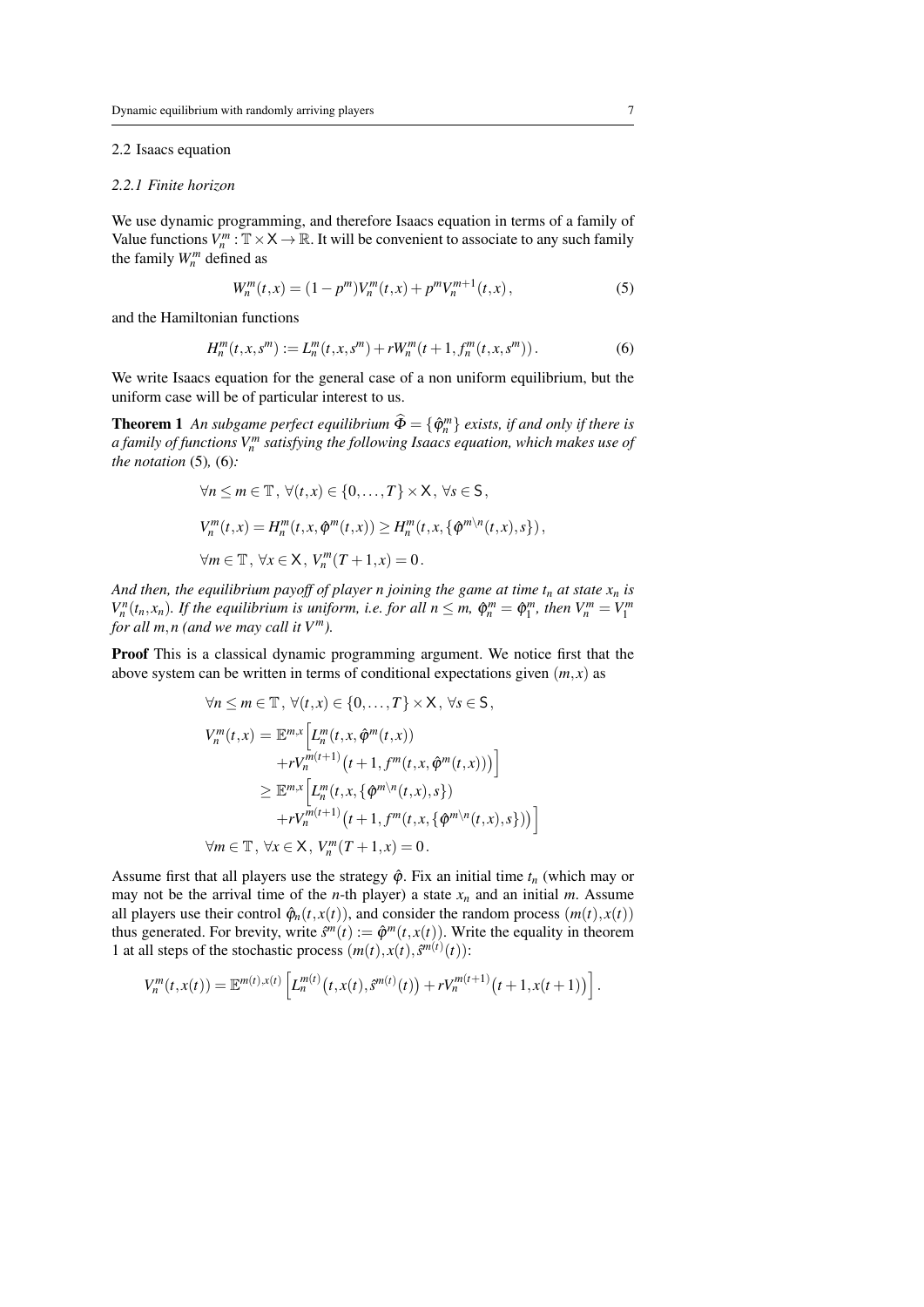Multiply by  $r^{t-t_n}$ , take the *a priori* expectation of both sides and use the theorem of embedded conditional expectations, to obtain

$$
\mathbb{E}\Big[-r^{t-t_n}V_n^{m(t)}(t,x(t))+r^{t-t_n}L_n^{m(t)}(t,x(t),\hat{s}^{m(t)}(t))+r^{t+1-t_n}V_n^{m(t+1)}(t+1,x(t+1))\Big]=0.
$$

Sum these equalities from  $t_n$  to *T* and use  $V_n^m(T+1,x) = 0$  to obtain

$$
-V_n^m(t_n,x_n)+\mathbb{E}\left[\sum_{t=t_n}^T r^{t-t_n}L_n^{m(t)}(t,x(t),\hat{s}^{m(t)}(t))\right]=0,
$$

hence the claim that the payoffs of all players from  $(t_n, x_n, m)$  is just  $V_n^m(t_n, x_n)$ , and in particular the payoff of player *n* as in the theorem.

Assume now that player *n* deviates from  $\hat{\varphi}_n$  according to any sequence  $s_n(\cdot)$ . Exactly the same reasoning, but using the inequality in the theorem, will lead to  $V_n^m(t_n, x_n) \geq \prod_{n=1}^e$ . We have therefore shown that the conditions of the theorem are sufficient for the existence of a subgame perfect equilibrium.

Finally, assume that the subgame perfect equilibrium exists. Let  $V_n^m(t, x)$  be defined as the payoff to player *n* in the subgame starting with *m* players at  $(t, x)$ . The equality in the theorem directly derives from the additivity of the mathematical expectation. And if at one  $(m,t,x)$  the inequality were violated, for the subgame starting from that situation, a control  $s_n(t) = s$  would yield a higher expectation for player *n*, which is in contradiction with the fact that  $\widehat{\Phi}$  generates an equilibrium for all subgames.

Concerning a uniform equilibrium, observe first that (for all equilibria), for all *m*,*n*, for all  $x \in X$ ,  $V_n^m(T + 1, x) = 0$ . Assume that  $V_n^m(t + 1, x) = V_1^m(t + 1, x)$ . Observe that then, on the right hand side of Isaacs equation, only  $L_n^m$  depends on *n*. let  $\pi$  be a permutation that exchanges *n* and 1. By hypothesis,  $L_n^m(t, x, \hat{\varphi}^{\pi[m]}(t, x)) =$  $L_1^m(t, x, \hat{\varphi}^m)$ . But for a uniform equilibrium, it also holds that  $\hat{\varphi}^{\pi[m]}(t, x) = \hat{\varphi}^m(t, x)$ . Hence  $V_n^m(t, x) = V_1^m$  $(t, x)$ .

Isaacs equation in the theorem involves a sequence of Nash equilibria of the Hamiltonian. In general, stringent conditions are necessary to ensure existence of a pure equilibrium. However, our hypotheses ensure existence of a mixed equilibrium (see, e.g. [Ekeland(1974)] and [Bernhard(1992)]). And since the equation is constructive via backward induction, we infer

#### Corollary 1 *A dynamic subgame perfect Nash equilibrium in behavioral strategies exists in the finite horizon discrete time game with randomly arriving players.*

A natural approach to using the theorem is via dynamic programming (backward induction). Assume that we have discretized the set of reachable states in  $N_t$  points at each time *t*. (Or  $x \in X$ , a finite set) The theorem brings the determination of a subgame perfect equilibrium set of strategies to the computation of  $\sum_t t \times N_t$  Nash equilibria (one for each value of *m* at each  $(t, x)$ ). A daunting task in general. However, the search for a *uniform* equilibrium may be much simpler. On the one hand, there is now a one-parameter family of functions  $V^m(t, x)$ , and, in the infinite case, if all functions are differentiable (concerning  $W_n^m$  this is *not* guaranteed by regularity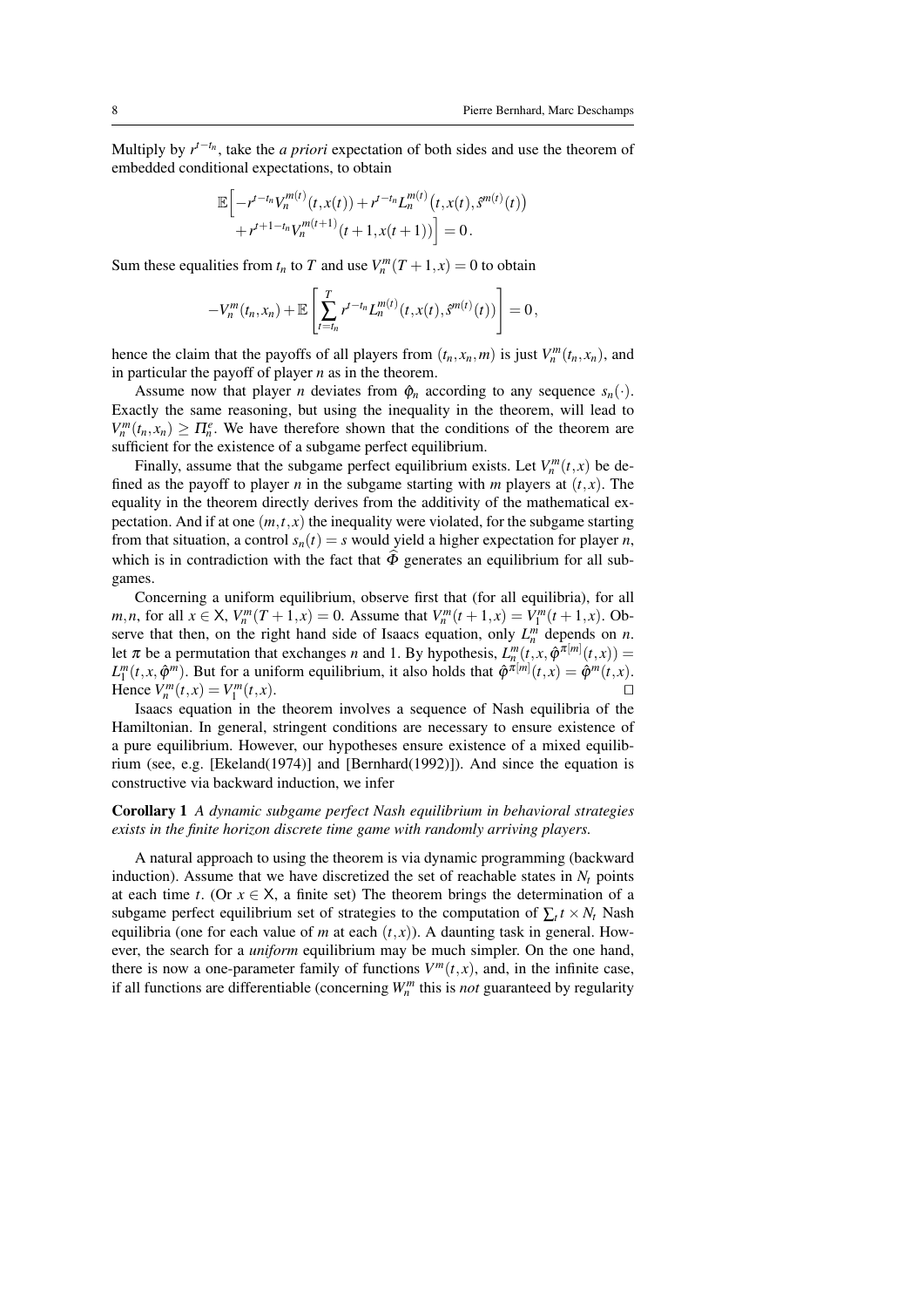hypotheses on  $f^m$  and  $L_n^m$ ) and if the equilibrium is interior, the search for each static Nash equilibrium is brought back to solving an equation of the form (32):

$$
\partial_{s_1}L_1^m(t,x,s^{m})+r\partial_xW^m(t+1,f^m(t,x,s^{m}))\partial_{s_1}f^m(t,x,s^{m})=0.
$$

We will see that in the linear quadratic case that we will consider, this can be done.

#### *2.2.2 Infinite horizon*

We consider the same problem as above, with both  $f^m$  and  $L_n^m$  independent of time *t*. We assume that the  $L_n^m$  are uniformly bounded by some number *L*, and we let the payoff of the *n*-th player in a (sub)game starting with *n* players at time  $t_n$  and state  $x(t_n) = x_n$  be

$$
\Pi_n^e(t_n, x_n; S(\cdot)) = \mathbb{E} \sum_{t=t_n}^{\infty} r^{t-t_n} L_n^{m(t)}(x(t); s^{m(t)}(t)). \tag{7}
$$

We look for a subgame perfect equilibrium set of strategies  $\hat{\varphi}_n^m(x)$ . Isaacs equation becomes an implicit equation for a bounded infinite family of functions  $V_n^m(x)$ . Using the time invariant form of equations (5) and (6), we get:

**Theorem 2** Let  $r < 1$ . Then, a subgame perfect equilibrium  $\widehat{\Phi}$  of the infinite hori*zon game exists if and only if there is a two-parameter infinite family of uniformly bounded functions*  $V_n^m(x)$  *satisfying the following Isaacs equation:* 

$$
\forall n \le m \in \mathbb{N}, \forall x \in \mathsf{X}, \forall s \in \mathsf{S},
$$
  

$$
V_n^m(x) = H_n^m(x, \phi^m(x)) \ge H_n^m(x, {\phi^m}^n(x), s).
$$

*Then, the equilibrium payoff of player n joining the game at state*  $x_n$  *is*  $V_n^n(x_n)$ *<i>. If the equilibrium is uniform,*  $V_n^m = V_1^m$  *for all n,m.* 

Proof The proof proceeds along the same lines as in the finite horizon case. In the summation of the sufficiency proof, there remains a term  $r^{T-t_n}V^m(x(T))$  that goes to zero as  $T$  goes to infinity, because the functions  $V^m$  have been assumed to be bounded. And this is indeed necessary since the bound assumed on the  $L_n^m$  implies that the Value functions are bounded by  $L/(1 - r)$ . □

We restrict our attention to uniform equilibria, so that we have a one-parameter family of Value functions  $V^m$ . But it is infinite. To get a feasible algorithm, we make the following assumption:

**Hypothesis 3** *There is a finite*  $M \in \mathbb{N}$  *such that*  $p^M = 0$ *.* 

Thanks to that hypothesis, there is a finite number *M* of Value functions to consider. There remains to find an algorithm to solve for the fixed points bearing on the family  ${V^m(x)}_m$  for all  $x \in X$ . We offer the *conjecture* that the mapping from the family  ${V^m(t+1,\cdot)}_m$  to the family  ${V^m(t,\cdot)}_m$  in the finite horizon Isaacs equation is a contraction in an appropriate distance. If so, then it provides an algorithm of "iteration on the Value" to compute the  $V^m(x)$  of the infinite horizon problem. (We will offer a different conjecture in the linear quadratic case.)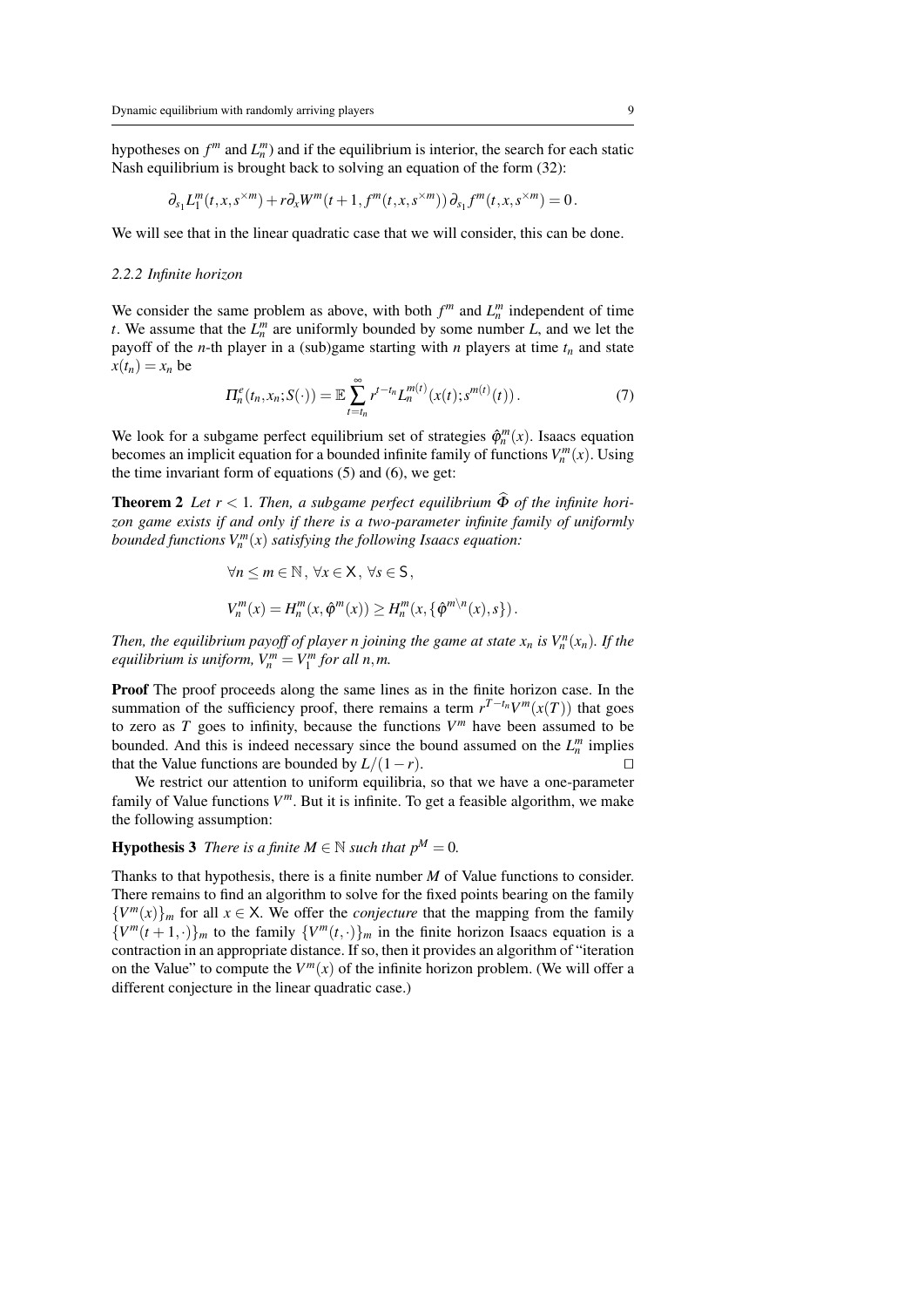*Remark 3* Hypothesis 3 is natural in case the payoff is decreasing with the number of players and there is a fixed entry cost. Otherwise, it may seem artificial and somewhat unfortunate. Yet, we may notice that for any numerical implementation, we are obliged to consider only a bounded (since finite) set of *x*. We are accustomed to doing so, relying upon the assumption that very large values of *x* will be reached very seldom, and play essentially no role in the computation. In a similar fashion, we may think that very large values of  $m(t)$  will be reached for very large *t*, which, due to the discount factor, will play a negligible role in the numerical results. This is an unavoidable feature of numerical computations, not really worse in our problem than in classical dynamic programming.

#### 2.3 Entering and leaving

#### *2.3.1 Methodology*

It would be desirable to extend the theory to a framework where players may also leave the game at random. However, we must notice that although our players are identical, the game is not anonymous. As a matter of fact, players are labelled by their rank of arrival, and their payoffs depend on that rank. We must therefore propose exit mechanisms able to take into account *who* leaves the game. Before doing so, we agree on the fact that once a player has left the game, it does not re-enter. (Or if it does, this new participation is considered as that of another player.) Let  $T<sub>n</sub>$  be the exit time of the player of rank *n*, a random variable. We now have

$$
\Pi_n^e(t_n,x(t_n),S(\cdot))=\mathbb{E}\sum_{t=t_n}^{T_n}r^{t-t_n}L_n^{m(t)}(t,x(t),s^{m(t)}(t)).
$$

In defining the controls of the players, we may no longer have  $n \leq m \leq t$  as previously, and Table 1 must be modified accordingly. Let  $N(m)$  be the maximum possible rank of players present when there are  $m$  of them, and  $M(n)$  the maximum possible number of players present when player *n* is. Then  $s^m(t) = \{s_n^m\}_{n \le N(m)}$  and  $S_n(t) = \{s_n^m(t)\}_{m \le M(n)}$ . And of course, a choice of  $s_n^m(t)$  means the decision that player of rank *n* chooses at time *t* if there are *m* players present at that time, *including itself*.

We also stress that the probabilities of entry (or exit) are functions such as  $p^m$  of the current number of players present, and not of the rank of entry.

When a player leaves the game, from the next time step on it will not get any payoff. Thus, we may just consider that for it, the Value functions  $V_n^m(t+1,x)$  are null. To take this into account we determine the probabilities  $\mathbb{P}^{m,k}$  that there be *k* players at the next time step *and that the focal player has not left*, knowing that there are *m* players present at the current step. We can now state:

Theorem 4 *Theorem 1 above and its proof remain unchanged upon substituting*

*W<sup>m</sup>*

$$
V_n^m = \sum_k \mathbb{P}^{m,k} V_n^k
$$

*to equation* (5)*.*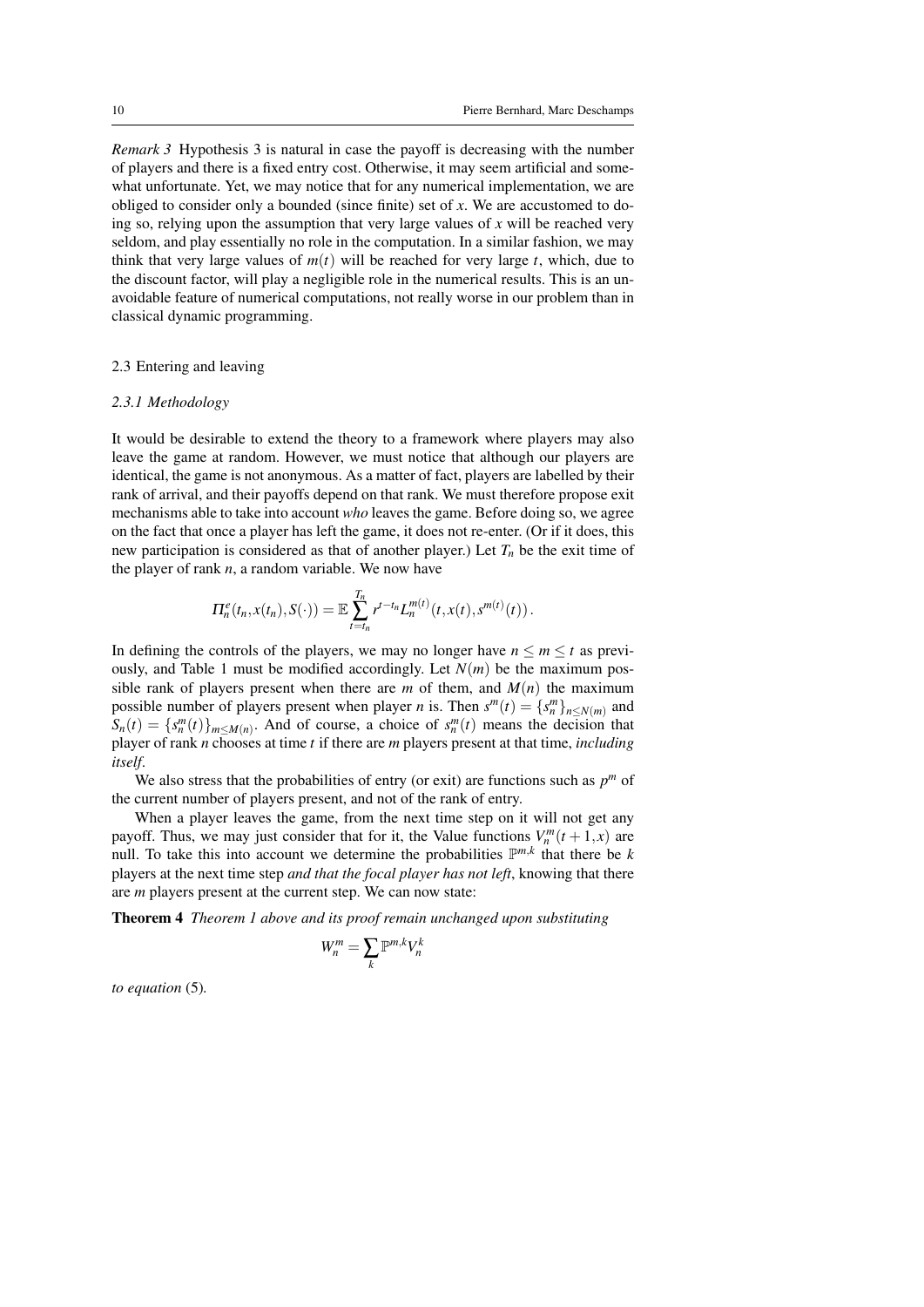Notice that In the Bernoulli entry-only version of the problem, we may set  $\mathbb{P}^{m,m+1} = p$ and  $\mathbb{P}^{m,m} = (1-p)$ .)

We propose several entry and exit mechanisms as examples.

#### *2.3.2 A joint scheme*

In this scheme, there is a probability  $q<sup>m</sup>$  that one player leaves the game at the end of a step where there are *m* players present. (And of course,  $q^0 = 0$ .) Moreover, we add the dictum that should one player actually leave, which one leaves is chosen at random with uniform probability among the players present. As a consequence, each player present has a probability  $q^m/m$  to leave the game at (the end of) each time step. Let  $m(t) = m$ , then the probabilities that a given player among the *m* present at step *t* still be present at time  $t + 1$  and that  $m(t + 1)$  take different values is given by the following table:

$$
m(t+1) \text{probability}
$$
  
\n
$$
m+1 \text{p}^{m,m+1} = p^m (1 - q^m),
$$
  
\n
$$
m \text{p}^{m,m} = p^m q^m \frac{m-1}{m} + (1 - p^m)(1 - q^m)
$$
  
\n
$$
m-1 \text{p}^{m,m-1} = (1 - p^m) q^m \frac{m-1}{m}.
$$

#### *2.3.3 Individual schemes*

The previous scheme is consistent with our entry scheme. But it might not be the most realistic. We propose two other schemes.

In the first, each player, once it has joined the game, has a probability *q* of leaving the game at each time step, independently of the other players and of the past and current arrival sequence. We need powers of *p* and *q*. So, to keep the sequel readable, we take them constant, and upper indices in the table below are powers. It is only a matter of notation to take them dependent on *m*. In computing the probability that a given number of players has left, we must remember that those must be chosen among the other  $m - 1$  players, and that the focal player must have remained. The corresponding table of probabilities is now

$$
\frac{m(t+1) \text{ probability}}{m+1 \text{ } \mathbb{P}^{m,m+1} = p(1-q)^m},
$$
\n
$$
1 < k \le m \text{ } \mathbb{P}^{m,k} = \frac{(m-1)!}{(m-k)!(k-2)!} q^{m-k} (1-q)^{k-1} \left[ \frac{(1-p)(1-q)}{k-1} + \frac{pq}{m-k+1} \right],
$$
\n
$$
1 \text{ } \mathbb{P}^{m,1} = (1-p)(1-q)q^{m-1}.
$$

A more coherent scheme, but one that drives us away from the main stream of this article, is the one where there is a finite pool of *M* agents who are eligible to enter the game. At each time step, each of them has a probability *p* of actually entering. Once into the game, each has a probability *q* of leaving at each time step, and if so, it re-enters the pool. In that case, we set

$$
\mathscr{L}^{m,k} = \{ \ell \in \mathbb{N} | \ell \ge 0, \, \ell \ge m-k, \, \ell \le m-1, \, \ell \le M-k \}
$$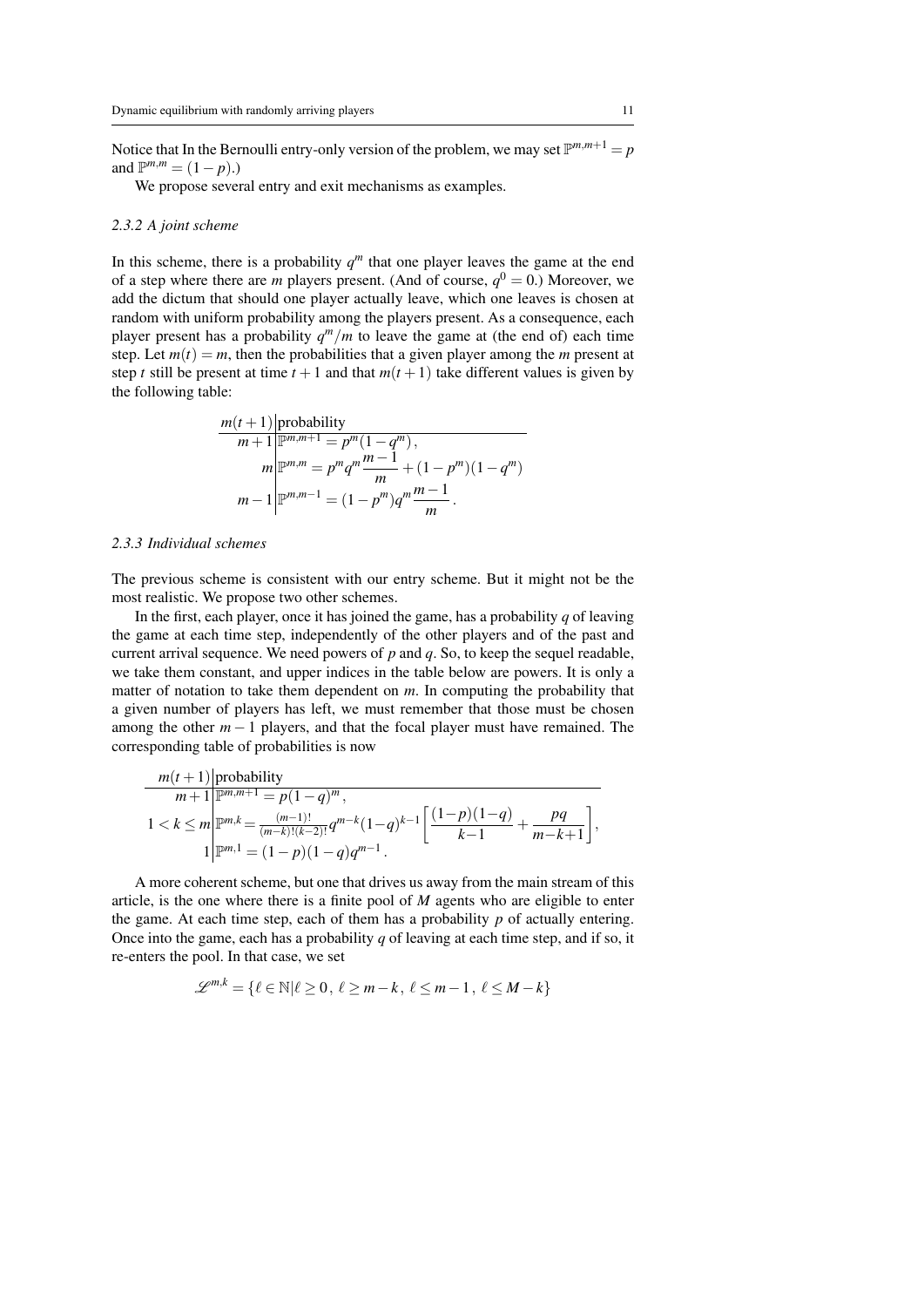.

and we have, for all *m*, *k* less than or equal to *M*:

$$
\mathbb{P}^{m,k} = \sum_{\ell \in \mathscr{L}^{m,k}} \binom{m-1}{\ell} \binom{M-m}{k-m+\ell} p^{k-m+\ell} (1-p)^{M-k+\ell} q^{\ell} (1-q)^{m-\ell}
$$

#### *2.3.4 Beyond the Bernoulli process*

At this stage, it is not difficult to generalize our model to one where several players may join the game at each instant of time, provided that it remains a finite Markov chain. Introduce probabilities  $p_\ell^m$  that  $\ell$  players join the game when  $m$  players are already there. In a similar fashion, in the so called "joint scheme" above, we might have probabilities  $q_{\ell}^{m}$  that  $\ell$  players leave at the same time.

Set  $p_j^m = 0$  for any  $j < 0$ . We then have

$$
\mathbb{P}^{m,k} = \sum_{\ell=0}^{m-1} \frac{m-\ell}{m} q_{\ell}^{m} p_{k-m-\ell}^{m}.
$$
 (8)

#### 2.4 Linear quadratic problem

#### *2.4.1 The problem*

We consider an academic example as follows: the state space is  $X = \mathbb{R}^d$ , the control set  $S = \mathbb{R}^a$ , the dynamics are defined by a sequence of square  $d \times d$  matrices  $A(t)$  and a sequence of  $d \times a$  matrices  $B(t)$  and

$$
x(t+1) = A(t)x(t) + B(t)\sum_{n=1}^{m(t)}s_n(t).
$$

The payoff of player *n* is given in terms of two sequences of square matrices  $Q^m(t)$ and  $R(t)$ , the first nonnegative definite, the second positive definite, as <sup>2</sup>

$$
\Pi_n^e = \mathbb{E} \sum_{t=t_n}^T r^{t-t_n} \left[ ||x(t)||^2_{Q^{m(t)}(t)} - ||s_n(t)||^2_{R(t)} \right].
$$

The idea is that the players, through their controls  $s_n$ , collectively produce some good *x*, worth  $||x(t)||_{Q(t)}^2$  at time *t*. Either it is a public good, and they all benefit equally, then  $Q^m = Q$ , or it is company earnings, and they share equally the dividends, and then  $Q^m = (1/m)Q$ . But each of them pays its effort at each time step *t* an amount  $||s_n(t)||^2_{R(t)}$ . (It is only for notational convenience that we do not let *R* depend on *m*.)

This is not quite the classical linear quadratic problem, because the two terms in the payoff have different signs. As a consequence, to avoid an indefiniteness in the payoff, we must add the dictum that all players are constrained to using decision sequences  $s_n(\cdot)$  of finite weighted norm, (or "energy") in the sense that

$$
\sum_{t=t_n}^T r^{t-t_n} \Vert s_n(t) \Vert_{R(t)}^2 < \infty.
$$

<sup>&</sup>lt;sup>2</sup> We use prime for transposed and  $||x||_Q^2 = x'Qx$ ,  $||s||_R^2 = s'Rs$ .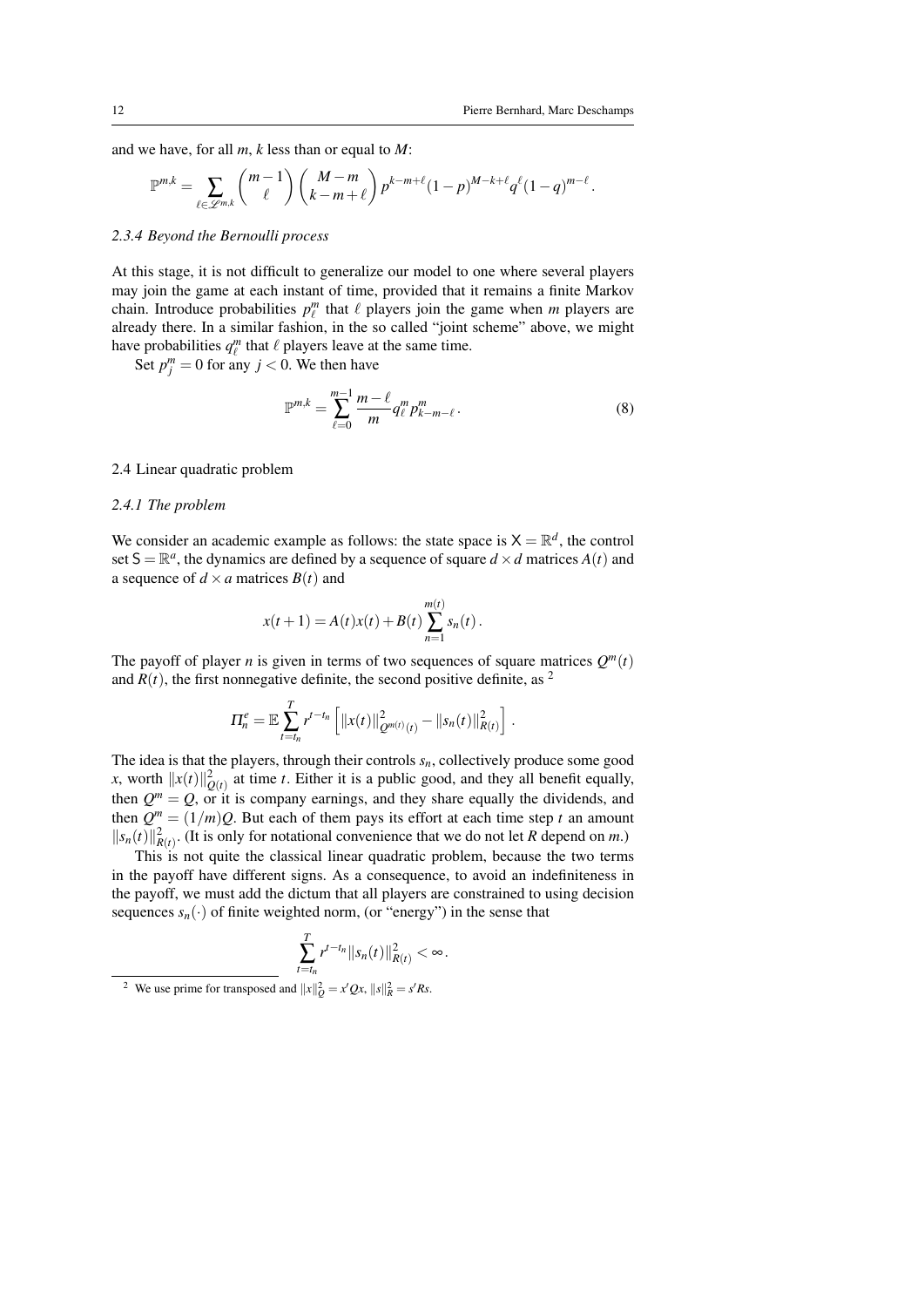#### *2.4.2 Solution via the Riccati equation*

As usual, we seek a solution with a quadratic Value function. We look for a uniform equilibrium, and a one-parameter family of Value functions of the form

$$
V^{m}(t,x) = ||x||_{P^{m}(t)}^{2}.
$$
\n(9)

Notice first that, according to the terminal condition in theorem 1, for all  $m \leq T$ ,  $P^{m}(T + 1) = 0$ . Assume, as a recursion hypothesis, that  $V^{m}(t + 1, x)$  is, for all *m*, a quadratic form in *x*, i.e. that there exist symmetric matrices  $P^m(t+1)$  such that

$$
V^m(t+1,x) = ||x||_{P^m(t+1)}^2.
$$

Since for any controls of the others, each player may always use  $s_n = 0$  and that way ensure itself a nonnegative payoff, it follows that  $P^m(t+1)$  is nonnegative. Isaacs equation is now

$$
V^{m}(t,x) = \max_{s} \left\{ ||x||_{Q^{m}(t)}^{2} - ||s||_{R(t)}^{2}
$$
  
+  $r \left[ (1-p^{m}) ||A(t)x + (m-1)B(t)\hat{s} + B(t)s||_{P^{m}(t+1)}^{2} + p^{m} ||A(t)x + (m-1)B(t)\hat{s} + B(t)s||_{P^{m+1}(t+1)}^{2} \right] \right\},$ 

the maximum in *s* being reached at  $s = \hat{s}$ . Let <sup>3</sup>

$$
W^{m}(t+1) = r [(1 - p^{m})P^{m}(t+1) + p^{m}P^{m+1}(t+1)].
$$
\n(10)

These are symmetric non-negative definite matrices, and  $W^m(T+1) = 0$ . Isaacs equation can be written

$$
V^{m}(t,x)=\max_{s}\left\{\|x\|_{Q^{m}(t)}^{2}-\|s\|_{R(t)}^{2}+\|A(t)x+(m-1)B(t)\hat{s}+B(t)s\|_{W^{m}(t+1)}^{2}\right\}.
$$

The right hand side is a (non homogeneous) quadratic form in *s*, with a quadratic term coefficient

$$
K^{m}(t) = B'(t)W^{m}(t+1)B(t) - R(t).
$$
\n(11)

At time *T*, this is the negative definite matrix  $-R(T)$ . The optimum *s*(*T*) is clearly zero, leading to  $P^m(T) = Q^m(T)$ , and therefore

$$
K^m(T-1) = rB'(T-1)[(1-p^m)Q^m(T) + p^mQ^{m+1}(T)]B(T-1) - R(T-1).
$$

If this matrix is negative definite, there is a finite maximum in *s*. In the case where one  $K^m(t)$  would fail to be at least nonpositive definite, *s* could be chosen so as to make the form arbitrarily large positive, the subgame starting from this node  $(m, t, x)$ could not have an equilibrium. In the case where one  $K^m(t)$  would be nonpositive definite but singular, the quadratic form would have a finite maximum only if, for all *x*

$$
s'K^{m}(t)s = 0 \Rightarrow s'B'(t)W^{m}(t+1)[A(t)x + mB(t)s] = 0.
$$

<sup>&</sup>lt;sup>3</sup> Notice that contrary to what we did in the nonlinear case, we include the factor  $r$  in  $W^m$ , to simplify later expressions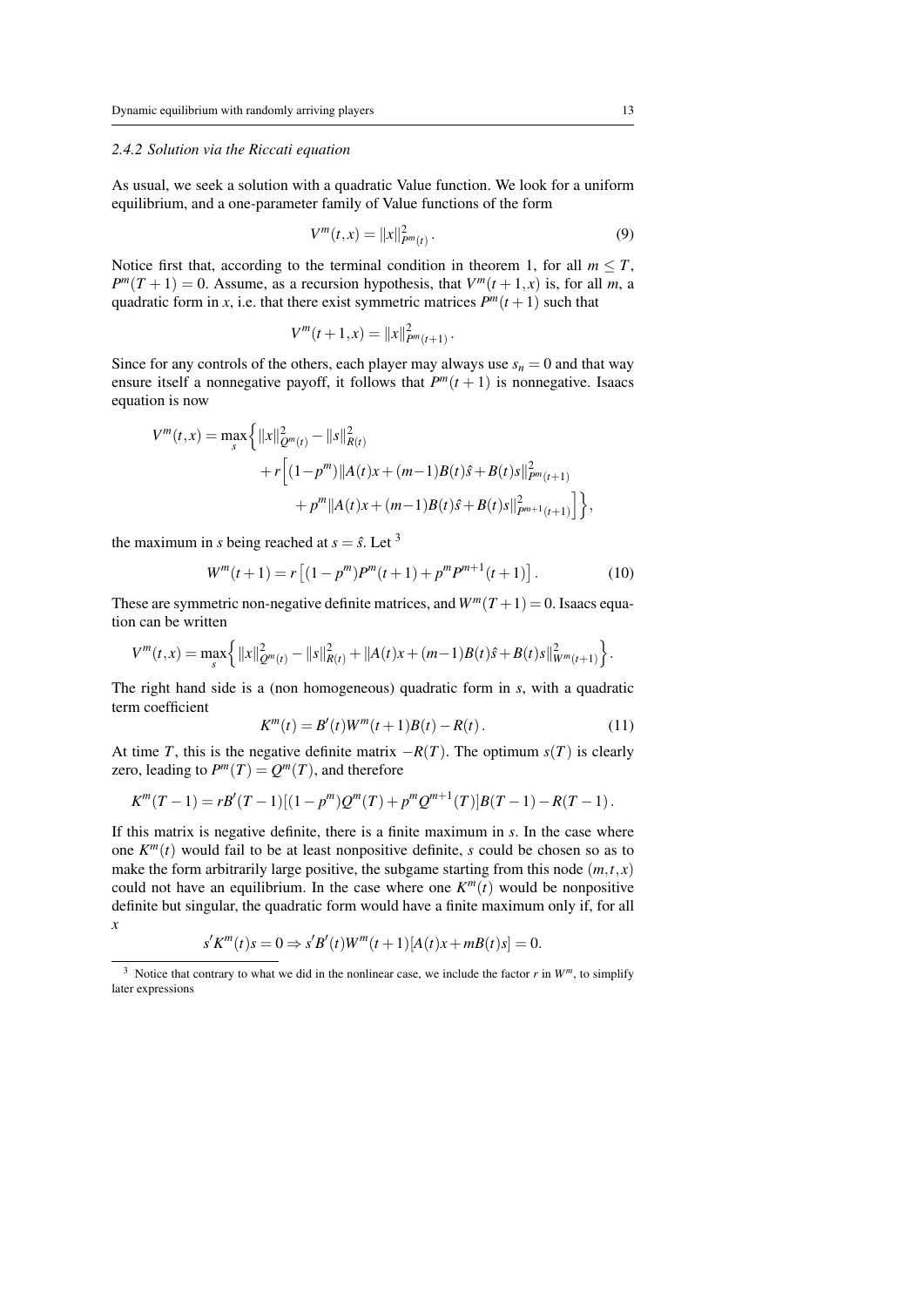Now,  $s'K^m(t)s = 0$  implies that  $s'B'W^m(t+1)Bs = s'Rs$  and therefore is not identically zero. But the requirement would be that for those *s* in the kernel of *K*,  $s'B'W^m(t+$  $1)Ax = ms'Rs$  for all *x*. The left hand side of this last inequality is linear in *x* and could be constant only if it were zero. In conclusion, the quadratic form cannot have a finite maximum for all  $x$ , and therefore the game no subgame perfect equilibrium.

Assume therefore that all  $K^m(t)$  for  $t, m \leq T - 1$  are negative definite. Equating the derivative with respect to *s* to zero, and equating all controls, yields

$$
[B'(t)W^m(t+1)B(t) - R(t)]\hat{s} + B'(t)W^m(t+1)[A(t)x + (m-1)B(t)\hat{s}] = 0,
$$

or, rearranging

$$
\left[mB'(t)W^m(t+1)B(t) - R(t)\right]\hat{s} = B'(t)W^m(t+1)A(t)x.
$$
 (12)

If this equation has no solution for some  $(m, t)$ , a uniform subgame perfect equilibrium cannot exist. If it has a solution, there exists a matrix  $F^m(t)$  such that

$$
\hat{s} = -F^{m}(t)x =: \hat{\phi}_{1}^{m}(t,x).
$$
 (13)

We write it

$$
F^{m}(t) = [mB'(t)W^{m}(t+1)B(t) - R(t)]^{-1}B'(t)W^{m}(t+1)A(t), \qquad (14)
$$

knowing that indeed the inverse might have to be replaced by a pseudo inverse. Finally, placing this value of *s* on the right hand side, we find that  $V^m(t, x)$  is indeed a quadratic form in  $x$ . Thus we have proven that (9) holds, with

$$
P^{m}(t) = Q^{m}(t) - F^{m'}(t)R^{m}(t)F^{m}(t)
$$
  
+ 
$$
[A'(t) - mF^{m'}(t)B'(t)]W^{m}(t+1)[A(t) - mB(t)F^{m}(t)],
$$

and after substituting  $F^m(t)$  and reordering:

$$
P^{m}(t) = Q^{m}(t) + A'(t)W^{m}(t+1)A(t) - A'(t)W^{m}(t+1)B(t)[mB'(t)W^{m}(t+1)B(t) - R(t)]^{-1}
$$
  
\n
$$
[m^{2}B'(t)W^{m}(t+1)B(t) - (2m-1)R(t)]
$$
  
\n
$$
[mB'(t)W^{m}(t+1)B(t) - R(t)]^{-1}B'(t)W^{m}(t+1)A(t),
$$
  
\n
$$
\forall m \in \mathbb{T}, \quad P^{m}(T) = Q^{m}(T).
$$
 (16)

Recall that each matrix  $W^m$  involves  $P^{m+1}$ . But there cannot be more than *T* players at any time in the game (and *T* of them only at  $T - 1$ , the final decision time). Therefore, starting with  $P^{T}(T) = Q^{T}$  and computing the  $P^{m}(t)$  backward, this is a constructive algorithm. We therefore end up with the following:

Theorem 5 *The finite horizon, linear quadratic problem admits a uniform subgame perfect equilibrium if and only if equations* (15) *have a solution over* [0,*T*]*, —i.e. all equations* (12) *have a solution—, leading to negative definite matrices*  $K^m(t)$  *as defined by equation* (11)*. If these conditions are satisfied, the unique uniform equilibrium is given by equations (9,10,13,14,15,16).*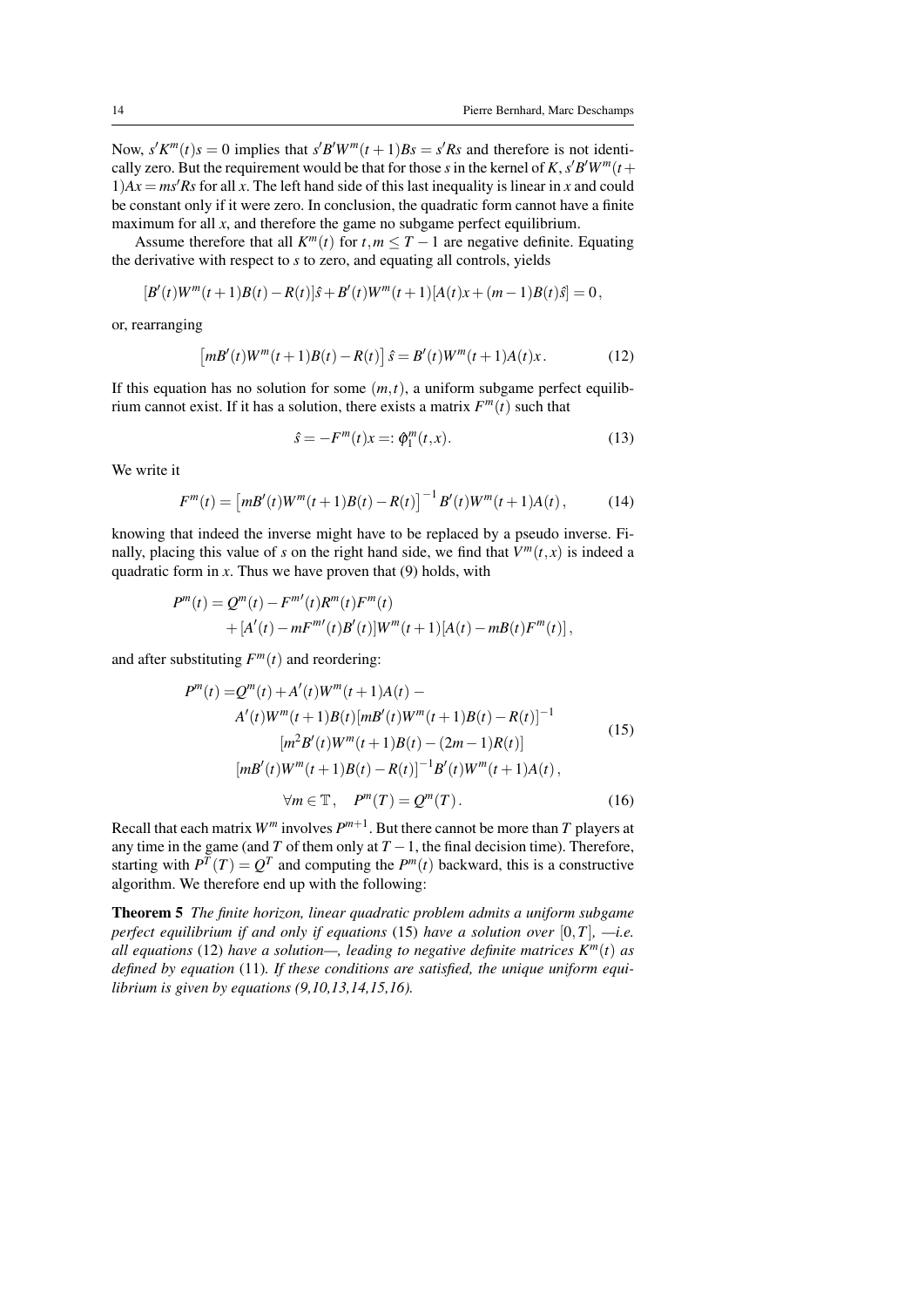Entering and leaving *Allowing one of our extended entry and exit mechanisms: the result holds upon replacing the definition* (10) *of W<sup>m</sup> by*

$$
W^m(t+1) = r \sum_{k=1}^{m+1} \mathbb{P}^{m,k} P^k(t+1)
$$

*with the relevant set of probabilities* P *<sup>m</sup>*,*<sup>k</sup> as given by equation* (8)*.*

*Infinite horizon* We might want to consider the infinite horizon game with all system matrices constant. Notice first that the problem has a meaning only if the matrix *A* is stable (or at least has a spectral radius strictly less than  $r^{-1/2}$ ). Otherwise, all players might just play  $s_n(t) = 0$  and get an infinitely large payoff. But even so, and contrary to the case where *Q* would be nonpositive definite, we do not know the asymptotic behavior of the Riccati equations, let alone whether it has the necessary stabilizing properties to lead to a Nash equilibrium. (See [Mageirou(1976)].)

An example of use of this theory to a Cournot oligopoly with sticky prices is provided in [Bernhard and Deschamps(2018)].

#### 3 Continuous time

#### 3.1 The problem

#### *3.1.1 Players, dynamics and payoff*

We consider a game with randomly arriving (or arriving and leaving) players as in the previous section, but in continuous-time. The players arrive as a Poisson process of variable intensity, still independent from the past state or strategy histories. The interval lengths  $t_{m+1} - t_m$  between successive arrivals are independent random variables obeying exponential laws<sup>4</sup> with intensity  $\lambda^m$ :

$$
\mathbb{P}(t_{m+1}-t_m>\tau)=e^{-\lambda^m\tau}
$$

for a given sequence of positive  $\lambda^m$ . An added difficulty, as compared to the discrete time case, is that the number of possible arrivals is unbounded, even for the finite horizon problem. For that reason, the sequence  $\lambda^m$  is *a priori* infinite. But we assume that the  $\lambda^m$  are bounded by a fixed  $\Lambda$ . As a matter of fact, for any practical use of the theory, we will have to assume that the  $\lambda^m$  are all zero for *m* larger than a given integer *M*, thus limiting the number of players to *M*. Alternatively, for a finite horizon *T*, we may notice that for any *M*, the probability  $\mathbb{P}(m(t) > M)$  is less than  $(\Lambda T)^M / M!$ and therefore goes to zero as  $M \rightarrow \infty$ , and take argument to neglect very large *m*'s.

The dynamic system is also in continuous time. The state space  $X$  is now the Euclidean space  $\mathbb{R}^d$ , or a subset of it, and the dynamics

$$
\dot{x} = f^{m(t)}(t, x, s^{m(t)}), \quad x(0) = x_0.
$$

<sup>&</sup>lt;sup>4</sup> As in the discrete time case with the  $p^m$ , the *m* in  $\lambda^m$  is an upper index, **not an exponent**.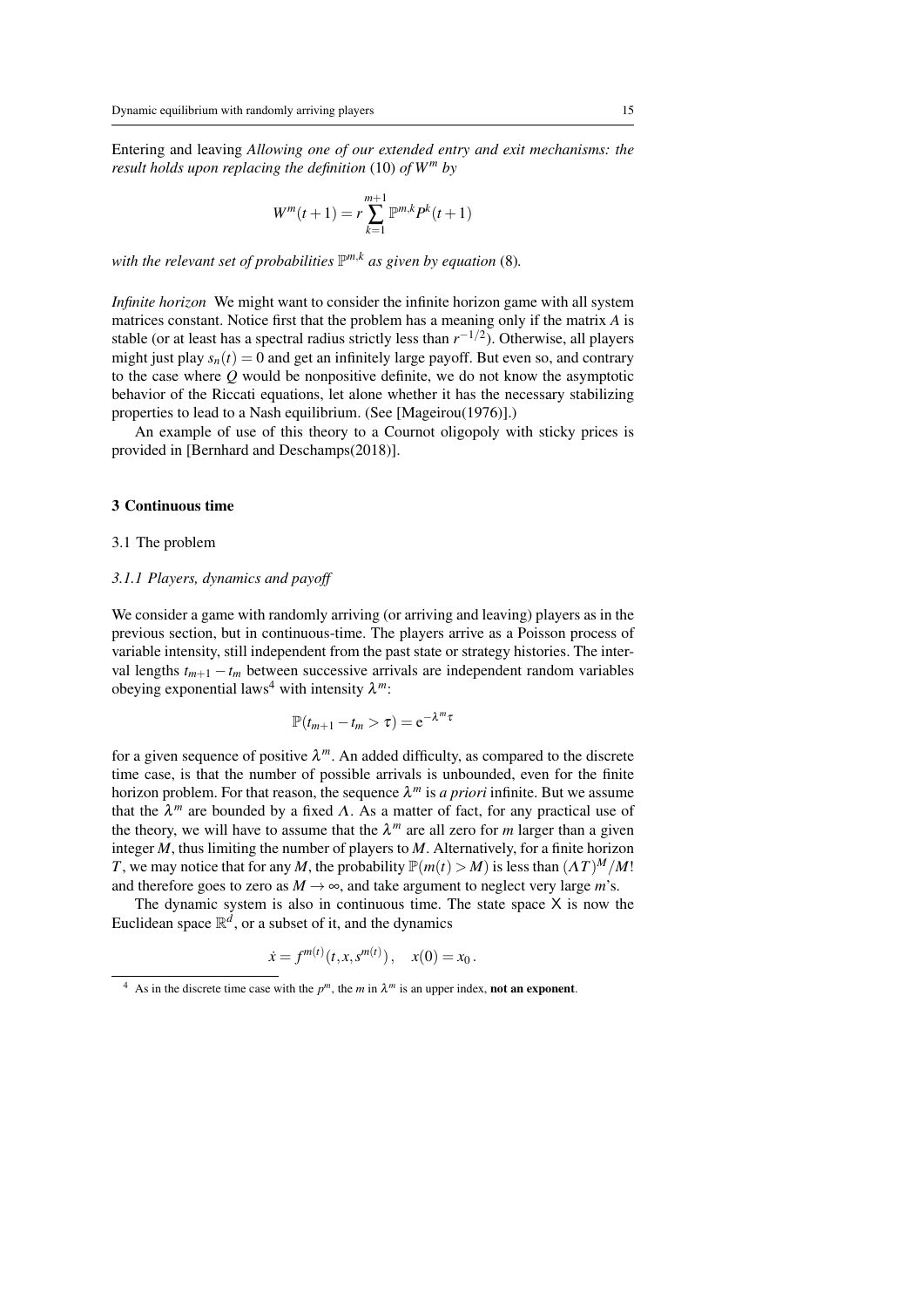Standard regularity and growth hypotheses hold on the functions *f <sup>m</sup>* to ensure the existence of a unique solution in X over  $[0, T]$  to the dynamics for every *m*-tuple of measurable functions  $s^m(\cdot) : [0, T] \to S^m$ .

A positive discount factor  $\rho$  is given, and the performance indices are given via

$$
\mathscr{L}_n(t_n,x(t_n),\{s^m(\cdot)\}_{m\in\mathbb{N}})=\int_{t_n}^T e^{-\rho(t-t_n)}L_n^{m(t)}(t,x(t),s^{m(t)}(t)) dt
$$

as

$$
\Pi_n^e(t_n, x(t_n), \{s^m(\cdot)\}_{m \in \mathbb{N}}) = \mathbb{E}\mathscr{L}_n(t_n, x(t_n), \{s^m(\cdot)\}_{m \in \mathbb{N}}). \tag{17}
$$

The functions  $L_n^m$  are assumed to be continuous and uniformly bounded.

As in the discrete time case, we consider identical players, i.e. the functions *f m* are invariant by a permutation of the  $s_n$ , and the functions  $L_n^m$  enjoy the properties of a game with identical players as detailed in Appendix A.

#### *3.1.2 Strategies and equilibrium*

We seek a state feedback equilibrium. Let  $\mathscr{A}^m$  be the set of *admissible feedbacks* when *m* players are present. A control law  $\varphi$  :  $[0, T] \times X \rightarrow S$  will be in  $\mathscr{A}^m$  if, on the one hand, the differential equation

$$
\dot{x} = f^m(t, x, \varphi(t, x)^{\times m})
$$

has a unique solution for any initial data  $(t_n, x_n) \in [0, T] \times X$ , and on the other hand, for every measurable  $s(\cdot): [0, T] \to S$ , the differential equation

$$
\dot{x} = f^m(t, x(t), \{s(t), \varphi(t, x(t))^{\times m \setminus 1}\})
$$

has a unique solution over [0,*T*] for any initial data  $(t_n, x_n) \in [0, T] \times X$ .

We define a state feedback pure equilibrium as in the previous section, namely via definition 2. Moreover, we shall be concerned only with uniform such equilibrium strategies.

#### *3.1.3 Mixed strategies and disturbances*

We would rather avoid the complexity of mixed strategies in continuous time (see, however, [Elliot and Kalton(1972)]), as experience teaches us that they are often unnecessary.

Adding disturbances to the dynamics and payoffs as in the discrete time problem is not difficult. But the notation needs to be changed to that of diffusions, and we would get extra second order terms in Isaacs equation, due to Ito calculus. All results carry over with the necessary adaptations. We keep with the deterministic set up for the sake of simplicity.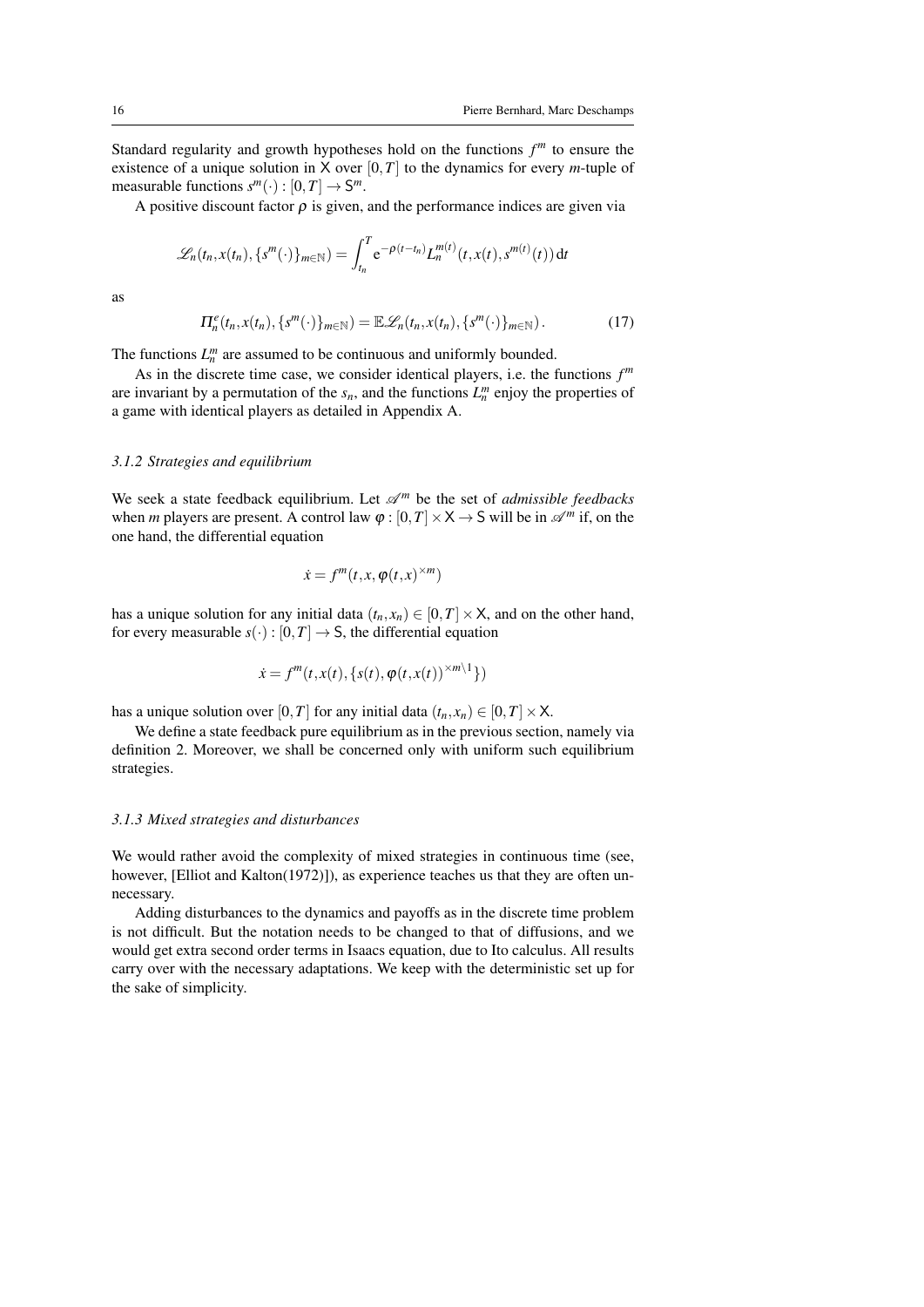#### 3.2 Isaacs equation

#### *3.2.1 Finite horizon*

The Isaacs equation naturally associated with a uniform equilibrium in this problem is as follows, where  $\hat{s}$  stands for the argument of the maximum (we write  $V_t$  and  $V_x$ for the partial derivatives of *V*):

$$
\forall (t,x) \in [0,T] \times \mathsf{X}, \quad (\rho + \lambda^m)V^m(t,x) - \lambda^mV^{m+1}(t,x) - V_t^m(t,x) - \max_{s \in \mathsf{S}} \left[ V_x^m(t,x)f^m(t,x,\{s,s^{\times m\setminus 1}\}) + L_1^m(t,x,\{s,s^{\times m\setminus 1}\}) \right] = 0,
$$
\n
$$
\forall x \in \mathsf{X}, \quad V^m(T,x) = 0.
$$
\n(18)

As already mentioned, even for a finite horizon, the number of players that may join the game is unbounded. Therefore, equation (18) is an infinite system of partial differential equations for an infinite family of functions  $V^m(t, x)$ . We will therefore make use of the hypothesis similar to hypothesis 3:

### **Hypothesis 6** There exists an integer M such that  $\lambda^M = 0$ .

As hypothesis 3 of the discrete time case, this is a natural hypothesis in case of a decreasing payoff and fixed finite entry cost, and akin to classical approximations of the Isaacs equation in dynamic programming algorithms.

Under that hypothesis, using the tools of piecewise deterministic Markov decision Processes, we have the following easy extension of [Fleming and Soner(1993)]:

Theorem 7 *A uniform subgame perfect equilibrium exists if and only if there exists a family of admissible feedbacks* ϕ *<sup>m</sup>* ∈ A *<sup>m</sup> and a family of bounded uniformly continuous functions V<sup>m</sup>(<i>t, x*) *that are, for all m*  $\leq M$ *, viscosity solutions of the partial differential equation* (18). Then,  $s_n(t) = \hat{\varphi}^{m(t)}(t, x(t))$  *is a uniform subgame perfect equilibrium, and the equilibrium payoff of player n joining the game at time t<sup>n</sup> and state*  $x_n$  *is*  $V^n(t_n, x_n)$ *.* 

A sketch of the proof is given in appendix B.1.

The question naturally arises of what can be said of the problem without hypothesis 6. To investigate this problem, we consider an "original problem" defined by its infinite sequence  $\{\lambda^m\}_{m \in \mathbb{N}}$ , assumed bounded :

$$
\exists \Lambda > 0: \quad \forall m \in \mathbb{N}, \, \lambda^m \leq \Lambda \,,
$$

and a family of "modified problems" depending on an integer *M*, where we modify the sequence  $\{\lambda^m\}$  at  $\lambda^M$  that we set equal to zero. (And therefore all  $\lambda^m$  for  $m > M$ are irrelevant: there will never be more than *M* players.) The theorem above holds for all modified problems, whatever the *M* chosen. We call *V <sup>m</sup>*|*<sup>M</sup>* (a finite family) the solution of the corresponding equation (18). They yield the equilibrium value of the payoff  $\Pi^{eM}$  in the modified problems.

We propose in appendix B.2 arguments in favor of the following: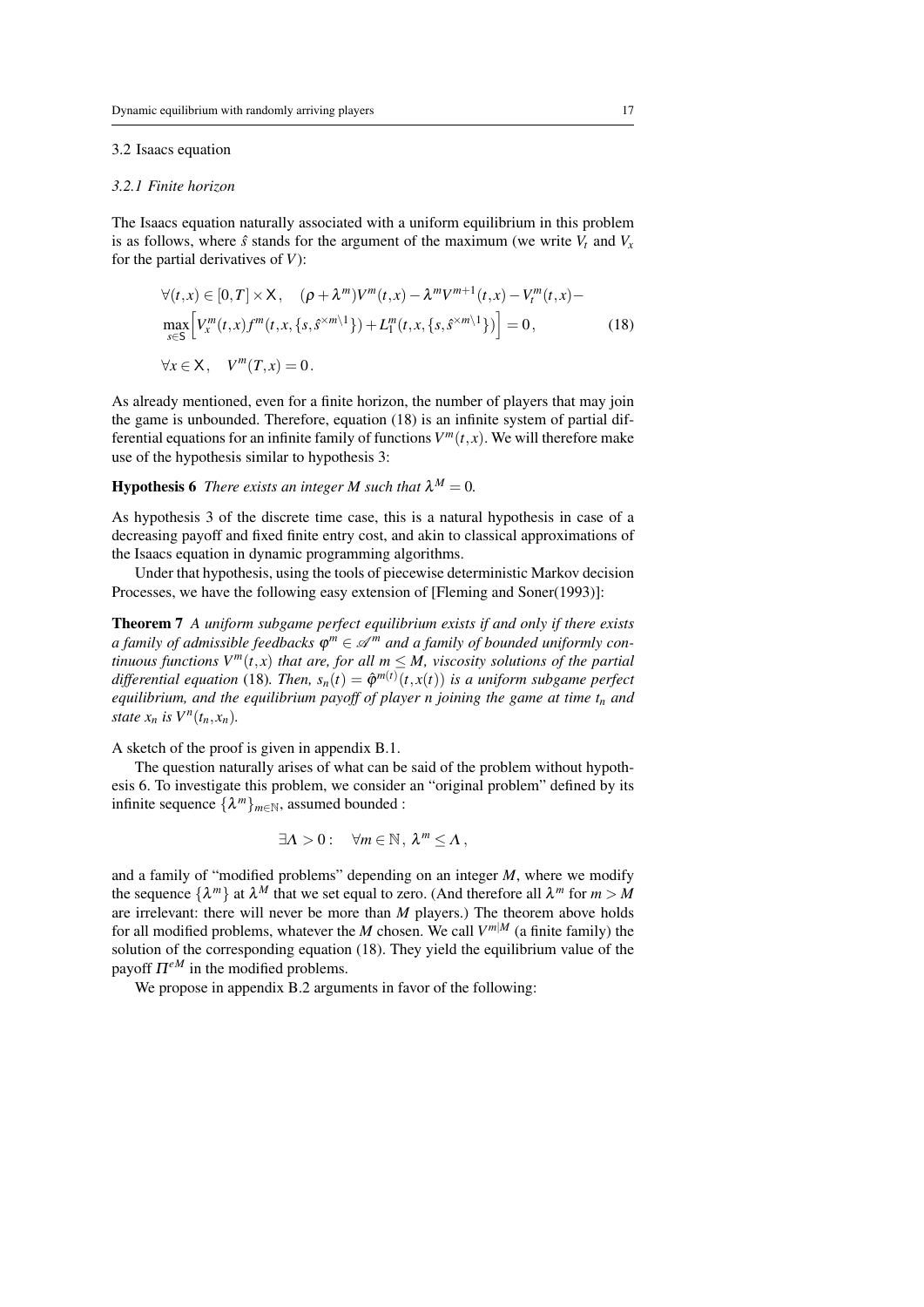*Conjecture 1* As *M* goes to infinity, the equilibrium state feedbacks  $\varphi^M$  of the modified problems converge, in  $L^1$  (possibly weighted by a weight  $\exp(-\alpha ||x||)$ ) toward an equilibrium feedback  $\varphi^*$  of the original problem, and the functions  $V^{m|M}$  converge in  $C^1$  toward the equilibrium value  $V^m$ . Consequently, theorem 7 holds for the original, unmodified problem.

#### *3.2.2 Infinite horizon*

We assume here that the functions  $f^m$  and  $L_n^m$  are time invariant, and  $\rho > 0$ . We set

$$
\Pi_n^e(t_n,x(t_n),\{s^m(\cdot)\}_{m\in\mathbb{N}})=\mathbb{E}\int_{t_n}^{\infty}e^{-\rho(t-t_n)}L_n^{m(t)}(x(t),s^{m(t)})\,dt.
$$

As expected, we get

Theorem 8 *Under hypothesis 6, a uniform subgame perfect equilibrium in infinite horizon exists if and only if there exists a family of admissible feedbacks*  $\hat{\varphi}^m \in \mathcal{A}^m$ *and a family of bounded uniformly continuous functions*  $V^m(x)$  *that are, for all m, viscosity solutions of the following partial differential equation, where*  $\hat{s}$  *stands for*  $\hat{\varphi}^m(t,x)$  and the maximum is reached precisely at  $s = \hat{s}$ .

$$
\forall x \in \mathsf{X}, \qquad 0 = (\rho + \lambda^m)V^m(x) - \lambda^m V^{m+1}(x) \tag{19}
$$

$$
\max_{s \in S} \left[ V_x^m(x) f^m(x, \{s, \hat{u}^{\times m} \}^1) + L_1^m(x, \{s, \hat{s}^{m} \}^1) \right] \tag{20}
$$

*Then,*  $s_n(t) = \hat{\varphi}^{m(t)}(x(t))$  *is a uniform subgame perfect equilibrium, and the equilibrium payoff of player n joining the game at state*  $x_n$  *<i>is*  $V^n(x_n)$ *.* 

The proof involves extending equation (18) to the infinite horizon case, a sketch of which is provided in appendix B.1, relying on the boundedness of the functions *V m* to ensure that  $exp(-\rho T)V^m(x(T))$  goes to zero as *T* increases to infinity. The rest of the proof is exactly as in the previous subsubsection.

The original problem without the bounding hypothesis 6 requires a different approach from that of the previous subsection, because in infinite horizon, it is no longer true that  $\mathbb{P}(\Omega_M)$  is small. Indeed it is equal to 1 if the hypothesis does not hold and the  $\lambda^m$  have a lower bound.

#### 3.3 Entering and leaving

As in the discrete time case, we may extend the theory to the case where the players may also leave. We consider that once a player has left, it does not re-enter. We let  $T<sub>n</sub>$ be the exit time of player *n*. In the joint exit mechanism, the process that one of the  $m$  players present may leave is a Poisson process with intensity  $\mu^m$ , and if one does, it is one of the players present with equal probability. In the individual scheme, each of the *m* players present has a Poisson exit process with probability  $\mu^m$ .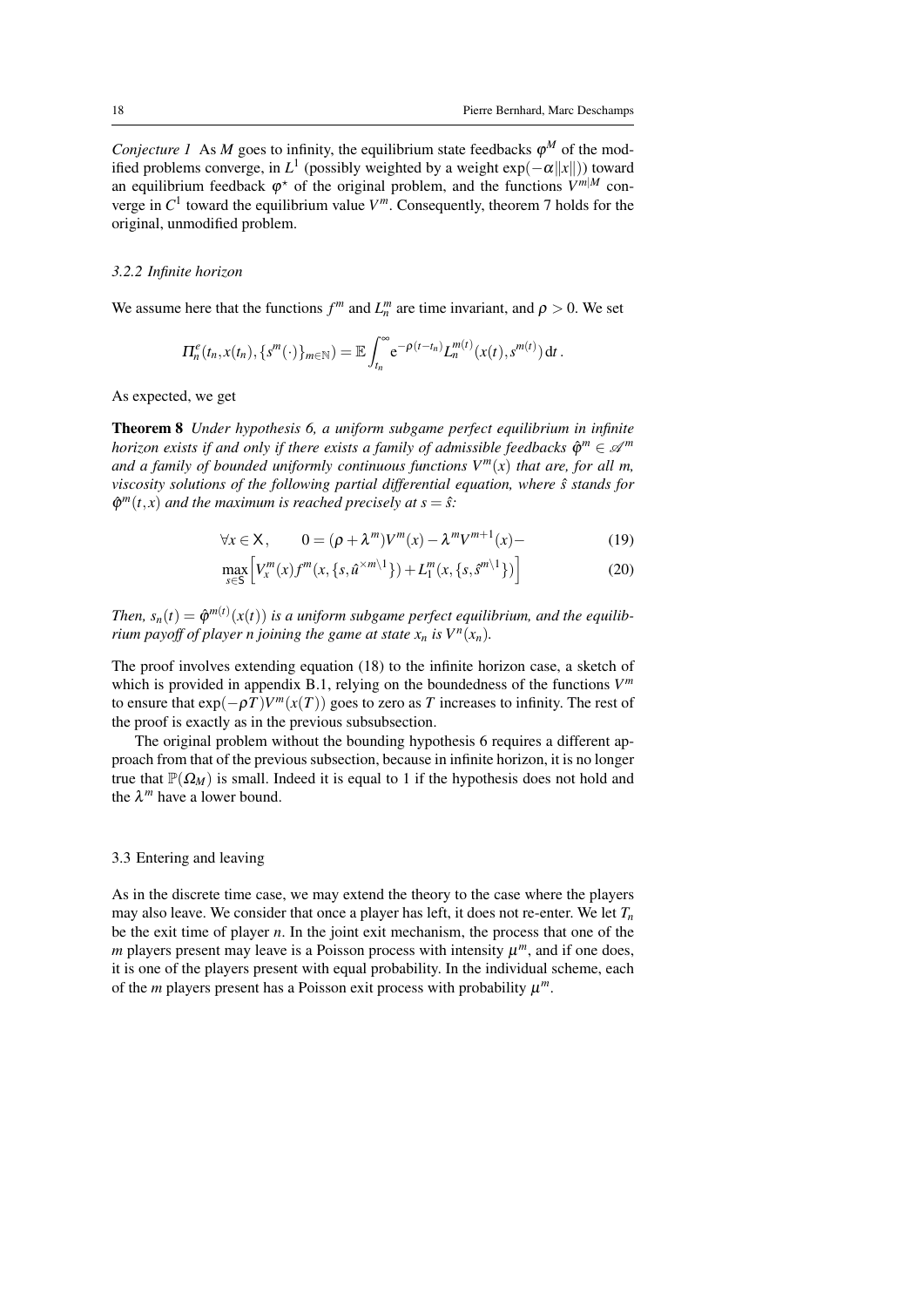This leads to probabilities  $\mathbb{P}^{m,\ell}$  as in the following table:

$$
\frac{\text{scheme}}{\text{joint}} \frac{\mathbb{P}^{m,m-1} \left( \frac{\mathbb{P}^{m,m}}{m} \right) \mathbb{P}^{m,m+1}}{\left(\frac{m-1}{m} \mu^m \right) \lambda^m + \mu^m \lambda^m} \quad \lambda^m
$$
\nindividual

\n
$$
\mu^m \lambda^m + m\mu^m \lambda^m
$$
\n(21)

We may now state

Theorem 9 *Allowing players to leave, according to either the joint or individual schemes, Isaacs' equation reads*

$$
(\rho + \mathbb{P}^{m,m})V^m(t,x) - \mathbb{P}^{m,m+1}V^{m+1}(t,x) - \mathbb{P}^{m,m-1}V^{m-1}(t,x) - V_t^m(t,x) - \max_{s \in S} \left[ V_x^m(t,x) f^m(t,x,\{s,\hat{s}^{m \setminus 1}\}) + L_1^m(t,x,\{s,\hat{s}^{m \setminus 1}\}) \right] = 0,
$$

Proof The easy proof is left to the reader.

#### 3.4 Linear quadratic problem

#### *3.4.1 Finite horizon*

We turn to the non standard linear quadratic case, where the dynamics are given by piecewise continuous (or even measurable) time dependent matrices  $A(t)$  and  $B(t)$  of dimensions, respectively  $d \times d$  and  $d \times a$  (both could be *m*-dependent)

$$
\dot{x} = A(t)x + B(t) \sum_{n=1}^{m} s_n,
$$

but where each payoff has two terms of opposite signs, given by a discount factor ρ, and two families of piecewise continuous symmetric matrices: nonnegative *d* ×*d* matrices  $Q^m(t)$  and positive definite  $a \times a$  matrices  $R(t)$ , as

$$
\Pi_n^e = \mathbb{E}\left[\int_{t_n}^T e^{-\rho(t-t_n)} \left(||x(t)||_{Q^{m(t)}(t)}^2 - ||s_n(t)||_{R(t)}^2\right) dt\right].
$$

The economic interpretation is as in the discrete time case, sharing a resource  $||x(t)||_{Q(t)}^2$ jointly produced at an individual cost  $||s_n(t)||^2_{R(t)}$ . It is for pure notational convenience that we do not let  $R(t)$  depend on *m*, as we shall need its inverse  $R^{-1}(t)$ .

As in the discrete time case, we must restrict all players to finite weighted norm decisions:

$$
\int_{t_n}^T e^{-\rho(t-t_n)} \|s_n(t)\|_{R(t)}^2 dt < \infty.
$$
 (22)

We again seek a uniform solution with Value functions

$$
V^{m}(t,x) = ||x||_{P^{m}(t)}^{2}.
$$
\n(23)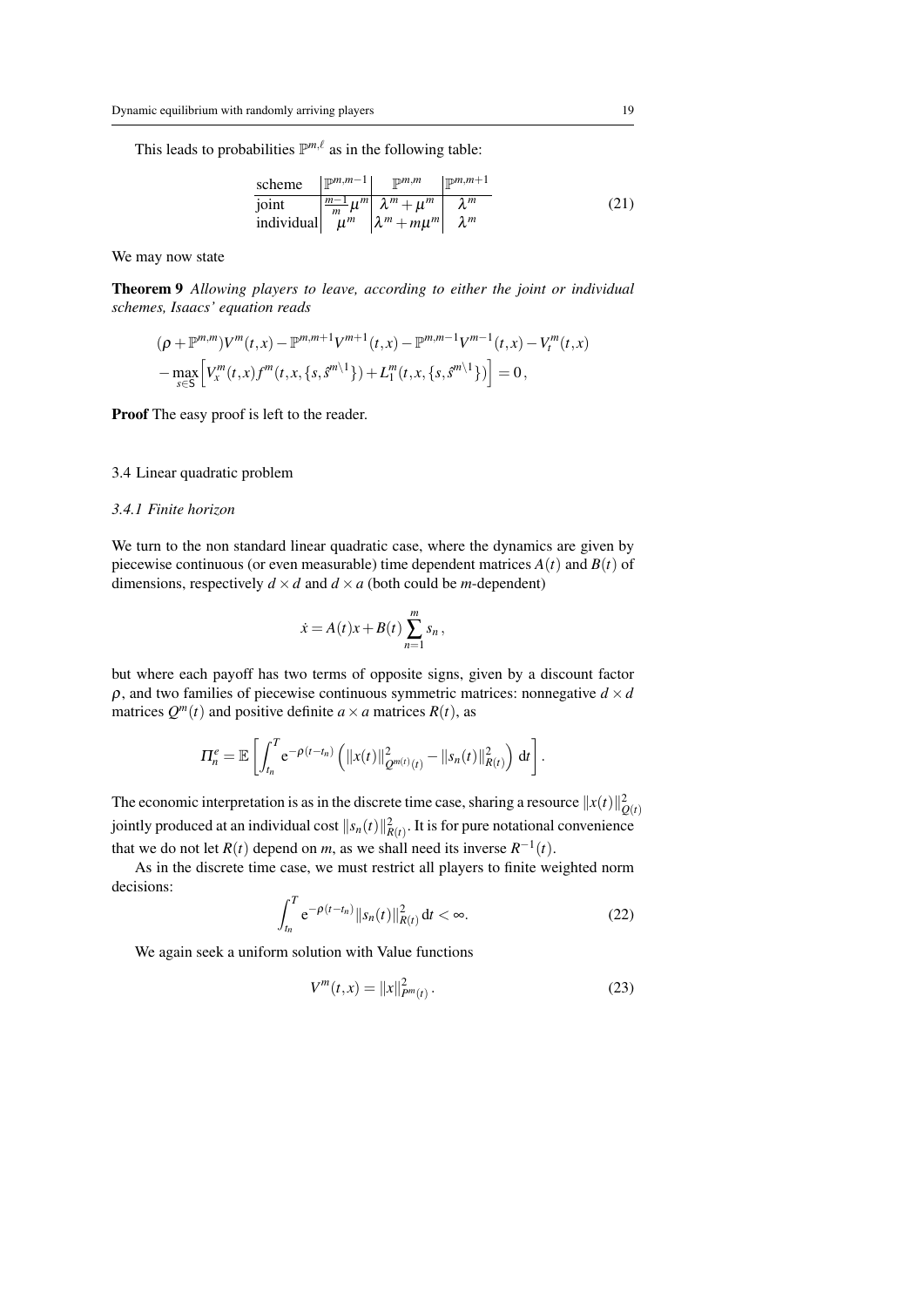Isaacs equation now reads

$$
\rho ||x||_{P^{m}(t)}^{2} = \max_{s \in S} \left[ ||x||_{P^{m}(t)}^{2} + 2x'P^{m}(t)(A(t)x + B(t)s + (m-1)B(t)\hat{s}) + ||x||_{Q^{m}(t)}^{2} - ||s||_{R(t)}^{2} \right] + \lambda^{m} (||x||_{P^{m}(t)}^{2} - ||x||_{P^{m}(t)}^{2}).
$$

We drop explicit time dependences of the system matrices for legibility. We obtain

$$
\hat{s} = R^{-1}B'P^m(t)x\tag{24}
$$

and

$$
\dot{P}^{m} - (\rho + \lambda^{m})P^{m} + P^{m}A + A'P^{m} + (2m - 1)P^{m}BR^{-1}B'P^{m} + Q^{m} + \lambda^{m}P^{m+1} = 0
$$
 (25)

with the terminal condition

$$
P^m(T) = 0.\t(26)
$$

As a corollary of theorem 7, we have proved the following:

Corollary 2 *If the Riccati equations* (25) (26) *all have a solution over* [0,*T*]*, the finite horizon linear quadratic problem has a unique uniform equilibrium given by equations (23,24,25,26).*

Note that in equation (25), the right hand side is locally Lipshitz continuous in *P m*. Therefore, if it is finite dimensional, i.e. under hypothesis 6, it is locally integrable backwards. We infer:

**Corollary 3** Under hypothesis 6, there exists a positive  $T^*$  such that for all  $T < T^*$ , *the finite horizon linear quadratic problem has a unique uniform equilibrium.*

*Entering and leaving* We may of course deal with the case where players may leave the game in the same way as before, replacing in the Riccati equation (25) the term

$$
\lambda^m\big(P^{m+1}(t)-P^m(t)\big)
$$

by

$$
\mathbb{P}^{m,m-1}P^{m-1}(t)-\mathbb{P}^{m,m}P^{m}(t)+\mathbb{P}^{m,m+1}P^{m+1}(t).
$$

the  $\mathbb{P}^{m,k}$  being given by the table (21). The Riccati equations can no longer be integrated in sequence from  $m = M$  down to  $m = 1$ . But they can still be integrated backward jointly, as a finite dimensional ordinary differential equation. As long as all  $P^{m}(t)$  exist, the interpretation as Value functions still guarantees their nonnegativeness.

Several remarks are in order :

*Remark 4*

1. If the maximum number of players that may enter the game is bounded, i.e. under hypothesis 6, this is an explicit algorithm to determine whether a uniform subgame perfect equilibrium can thus be computed and to actually compute it.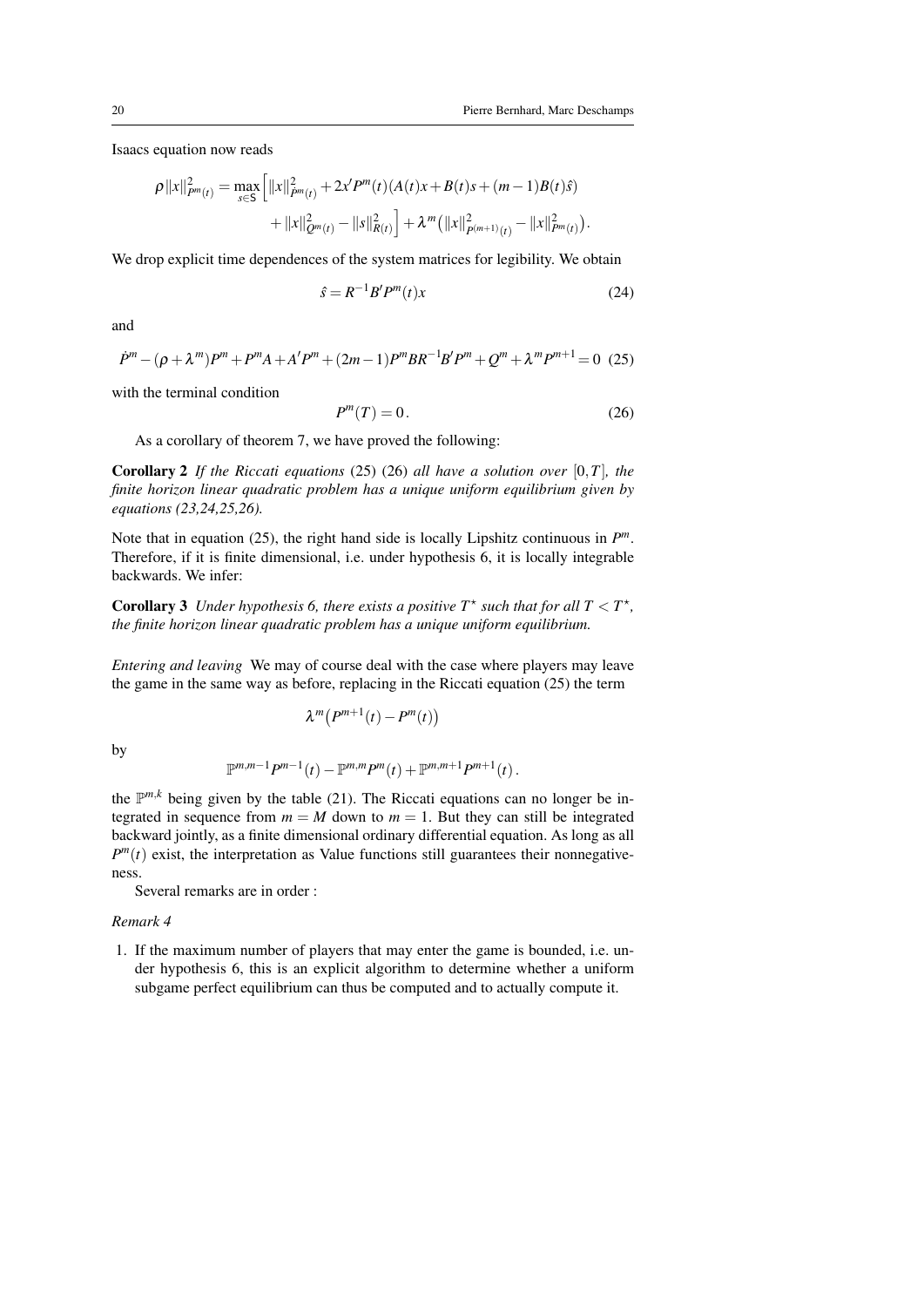- 2. We only stated a sufficiency theorem. What happens if some of the Riccati equations diverge before  $t = 0$  is a complicated matter, supposedly more complicated than for a simple zero-sum two-player differential game. And even in that case, we know that, under some non generic condition, a saddle point (a Nash equilibrium) may survive such a conjugate point. See [Bernhard(1979), Bernhard(1980)].
- 3. In the case where the  $Q^m(t)$  would be nonpositive definite, and under hypothesis 6, one can prove that the Riccati equations do have a solution over [0,*T*], proving the existence of the uniform subgame perfect equilibrium.

#### *3.4.2 Infinite horizon*

We consider now the case where the system matrices  $A$ ,  $B$ ,  $Q^m$ , and  $R$  are constant, and the problem with payoffs

$$
\Pi_n^e = \mathbb{E} \int_{t_n}^{\infty} e^{-\rho(t-t_n)} \left[ ||x(t)||^2_{Q^{m(t)}} - ||s||^2_R \right] dt.
$$

We still assume (6) and constrain all players to finite weighted norm decisions as in (22) with  $T = \infty$ . Furthermore, we assume that the matrix *A* has all its eigenvalues with real parts strictly smaller than  $\rho$ , to rule out the trivial case where all players could just play  $s(t) = 0$  and get an infinitely large payoff, and that  $Q^M > 0$ . We may state the following:

**Theorem 10** If the M Riccati equations (25) when integrated backward from  $P^m(0)$  = *O*, have a limit  $\bar{P}^M$  as  $t$  → −∞, for a large enough  $ρ$  it holds that

$$
\bar{P}^M B R^{-1} B' \bar{P}^M - Q^M < 0,\tag{27}
$$

*and then, the strategy profile*  $\hat{s}_n(t) = R^{-1}B'\bar{P}^m(t)x(t)$  *is a uniform subgame perfect pure Nash equilibrium.*

Proof We aim to apply a modification of theorem 8. Notice first that if the limits exist, then the  $\bar{P}^m$  solve the algebraic Riccati equations

$$
-(\rho + \lambda^m)P^m + P^m A + A' P^m + (2m - 1)P^m B R^{-1} B' P^m + Q^m + \lambda^m P^{m+1} = 0. \quad (28)
$$

Therefore, the value functions  $||x||_{\tilde{P}^m}^2$  satisfy the stationary Isaacs equation of theorem 8.

Since the (variable)  $P^m(t)$  are all positive definite, the  $\bar{P}^m$  are nonnegative definite. But they are even positive definite. As a matter of fact, (28) shows that  $x'\bar{P}^M x = 0$ , which implies  $\bar{P}^M x = 0$ , is impossible since  $\lambda^M = 0$  and  $Q^M > 0$ . Then, recursively, the same holds for all  $m < M$ . We also notice that using a standard comparison theorem for ordinary differential equations for  $x'P^M x$  with a constant *x* and equation (25), we see that the  $P^m(t)$  are decreasing in  $\rho$ , and using (28) divided through by  $\rho$ , we see that their limits as  $\rho \rightarrow \infty$  are zero. (*P<sup>m</sup>*(*t*) being decreasing with  $\rho$  is bounded.)

To apply the reasoning of theorem 8, because the integrand in the payoff is not uniformly bounded, we need first to verify that  $\exp(-\rho t) \|x(t)\|^2_{\tilde{P}^m}$  goes to zero when all players use their strategies  $\hat{s}_n$ . Since in infinite time, the number of players will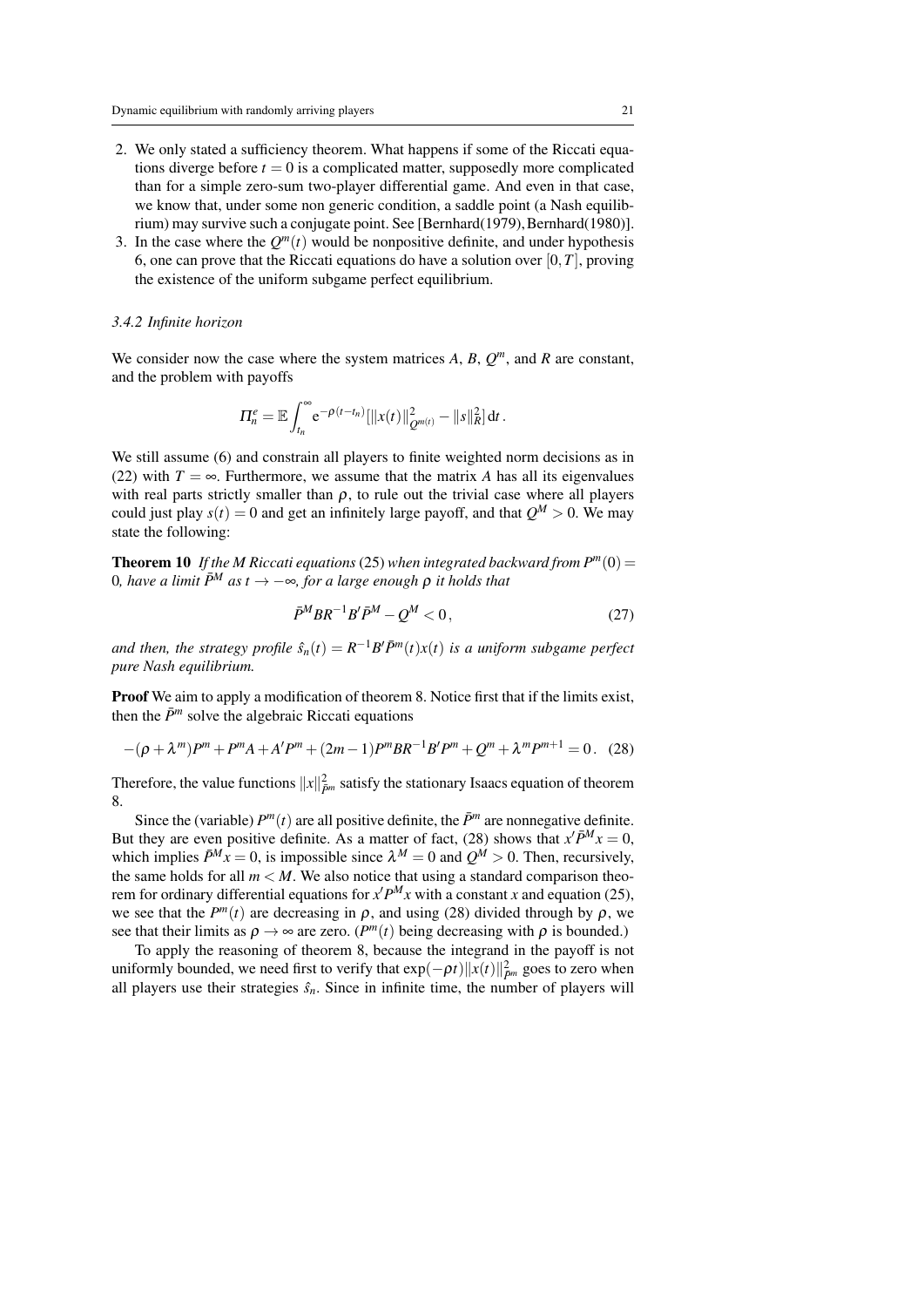almost surely reach *M*, the asymptotic behavior of the system is ruled by the control with  $\bar{P}^M$ . A direct calculation using (28) shows that

$$
\frac{\mathrm{d}}{\mathrm{d}t}\left[e^{-\rho t}\|x(t)\|_{\bar{P}^M}^2\right] = x'\left[\bar{P}^M B R^{-1} B'\bar{P}^M - Q^M\right]x.
$$

Apply a standard Lyapunov theory for linear systems to conclude that under the condition (27), the Value functions indeed all go to zero as  $t \to \infty$ .

We need also to check that this limit also holds when all players but one use the strategies  $\hat{s}_n$ , while the other one plays any admissible control  $s(t)$ . This will hold if the system where  $M - 1$  players play according to  $\hat{s}$  and the last one zero is stable. Apply again a Lyapunov theory. We find that under this condition,

$$
\frac{\mathrm{d}}{\mathrm{d}t}\left[e^{-\rho t}\|x(t)\|_{\bar{P}^M}^2\right] = -x'\left[\bar{P}^M B R^{-1} B'\bar{P}^M + Q^M\right]x.
$$

Therefore, the system is indeed stabilized.  $\Box$ 

*Remark 5* In the case where  $Q^m \leq 0$ , we can prove that indeed the Riccati equations have a limit as  $t \to -\infty$ . The stability condition is the same, but corresponds to the stability of the system with  $M-1$  players using their Nash control.

As in the discrete time case, in [Bernhard and Deschamps(2018)] we provide an example of application to an oligopoly with sticky prices, emphasizing the case of a monopolist such as a historical operator being informed that the government will issue a given number of new licenses.

#### 4 Conclusion

In our previous article [Bernhard and Deschamps(2017b)] we investigated dynamic games with randomly arriving players and proposed a way to find a sequence of static equilibria for games in discrete time in finite and infinite horizons. With this one we resolve several limitations of the model therein since here we have: a true dynamic equilibrium, variable entry probability (or density), possibility of group entry (if there is a finite number of players) and some exit mechanisms, all done in discrete time and continuous time.

Here the tools of piecewise deterministic Markov decision processes have been extended to games with random player arrivals. We have chosen some specific problems within this wide class, namely identical players (there might be several classes of players as in, e.g. [Tembine(2010)]). We have emphasized Bernoulli arrival process in the discrete time case, Poisson in the continuous time case, with no exit. Yet, we have given a few examples of other schemes, with exit at random time also.

We have also considered a restricted class of linear quadratic problems as an illustration. All these might be extended to other cases. The present article shows clearly how to proceed. The question is to find which other cases are both interesting and, if possible, amenable to feasible computational algorithms.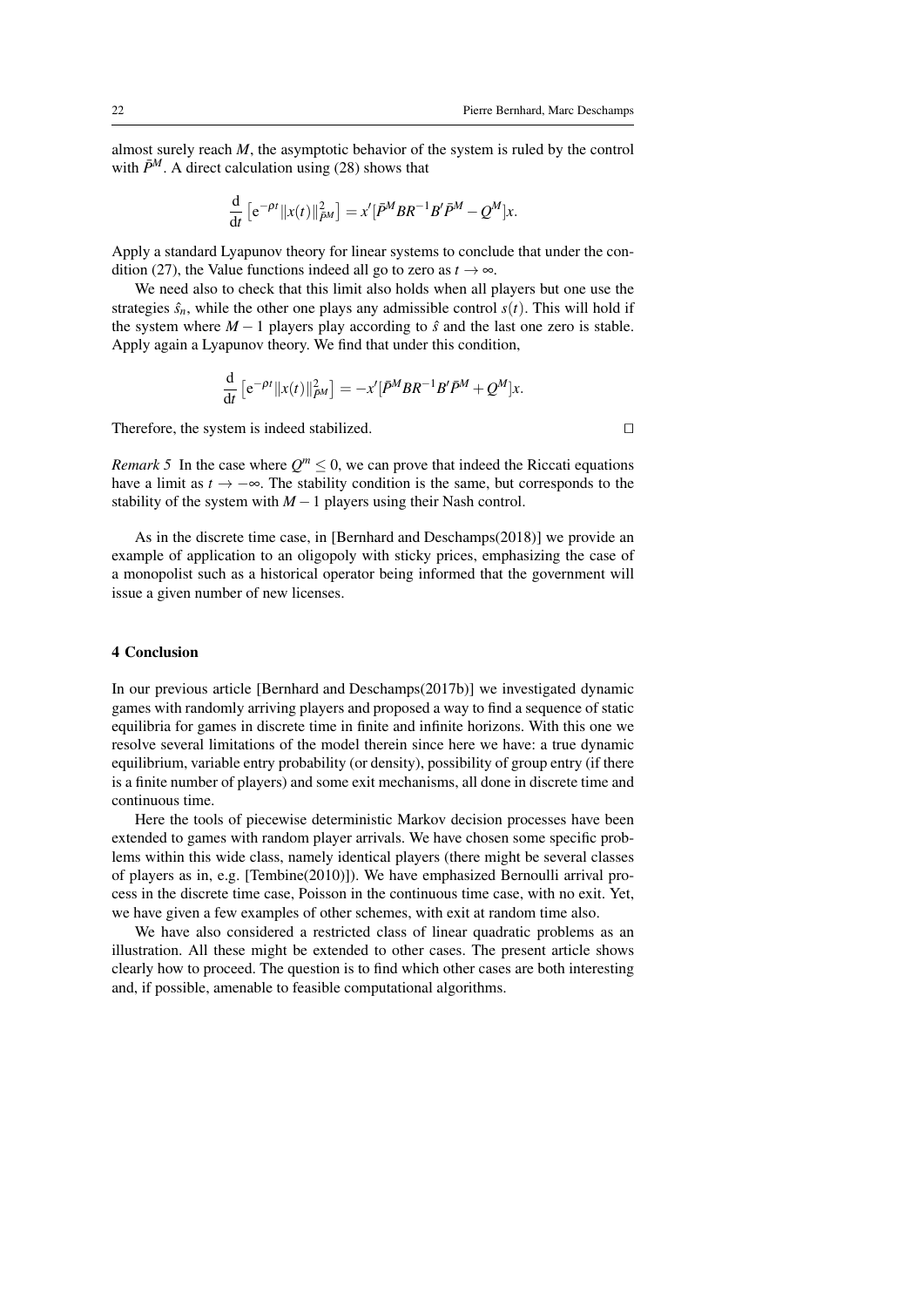In that respect, the unbounded number of players in the infinite horizon discrete time problem, and in all cases in continuous time, poses a problem, mainly computational in the former case, also mathematical in the later, because of the difficulty of dealing with an infinite set of partial differential equations. The computational problem, however, is not much different from that of discretizing an infinite state space.

The premise of the current article is squarely with an exogenous entry process. Yet, some form of endogenous influence on the process can be achieved by letting the entry probability depend on some endogenous data. A typical example in the case of a Cournot competition is shown in [Bernhard and Deschamps(2017a)].

Finally, we may point out the main weakness of our theory: our agents have no idiosyncratic state. As such, we could not, for example, deal with classes of agents, as *e.g.* in [Tembine(2010),Biard and Deschamps(2020)], or exit linked with the agent state, typically, as in [Kordonis and Papavassilopoulos(2015)], an exit after a fixed residence time.

Nevertheless we consider that our model can probably be used to better understand some real life economic problems and if not at least slightly extend economic modelling.

#### References

- [Bernhard(1979)] Bernhard P (1979) Linear quadratic zero-sum two-person differential games: Necessary and sufficient condition. JOTA 27(1):51–69
- [Bernhard(1980)] Bernhard P (1980) Linear quadratic zero-sum two-person differential games: Necessary and sufficient condition: Comment. JOTA 31(2):283–284
- [Bernhard(1992)] Bernhard P (1992) Information and strategies in dynamic games. SIAM Journal on Control and Optimization 30(1):212–228
- [Bernhard and Deschamps(2016)] Bernhard P, Deschamps M (2016) Dynamic equilibrium in games with randomly arriving players, working paper, CRESE # 2016-10, Université de Bourgogne-Franche Comté, France
- [Bernhard and Deschamps(2017a)] Bernhard P, Deschamps M (2017a) Cournot oligopoly with randomly arriving producers. Working paper, CRESE # 2016-14, Université de Bourgogne-Franche Comté, France
- [Bernhard and Deschamps(2017b)] Bernhard P, Deschamps M (2017b) On dynamic games with randomly arriving players. Dynamic Games And Applications 7:360–385
- [Bernhard and Deschamps(2018)] Bernhard P, Deschamps M (2018) Cournot equilibrium with sticky prices and random entry
- [Biard and Deschamps(2020)] Biard R, Deschamps M (2020) Quel impact pour les taxis si la loi supprimait toute différence réglementaire entre taxis et VTC ? CRESE University of Besançon, Working Paper 2020-03
- [Breton et al.(2010)] Breton M, Sbragia L, Zaccour G (2010) A dynamic model for international environmental agreements. Environmental and Resource Economics 45:25–48
- [Caines(2015)] Caines PE (2015) Mean field games. In: Ballieul J, Samad T (eds) Encyclopedia of Systems and Control, Springer, pp 706–712
- [De Sinopoli et al.(2014)] De Sinopoli F, Meroni C, Pimienta C (2014) Strategic stability in Poisson games. Journal of Economic Theory 153:46–63
- [Ekeland(1974)] Ekeland I (1974) Théorie des jeux et introduction à l'économie mathématique. Presses Universitaires de France
- [Elliot and Kalton(1972)] Elliot RJ, Kalton NJ (1972) The existence of value in differential games of pursuit and evasion. Journal of Differential Equations 12:504–523
- [Evans and Souganidis(1984)] Evans LC, Souganidis PE (1984) Differential games and representation formulas for solutions of Hamilton-Jacobi-Isaacs equations. Indiana University Mathematical Journal 33:773–797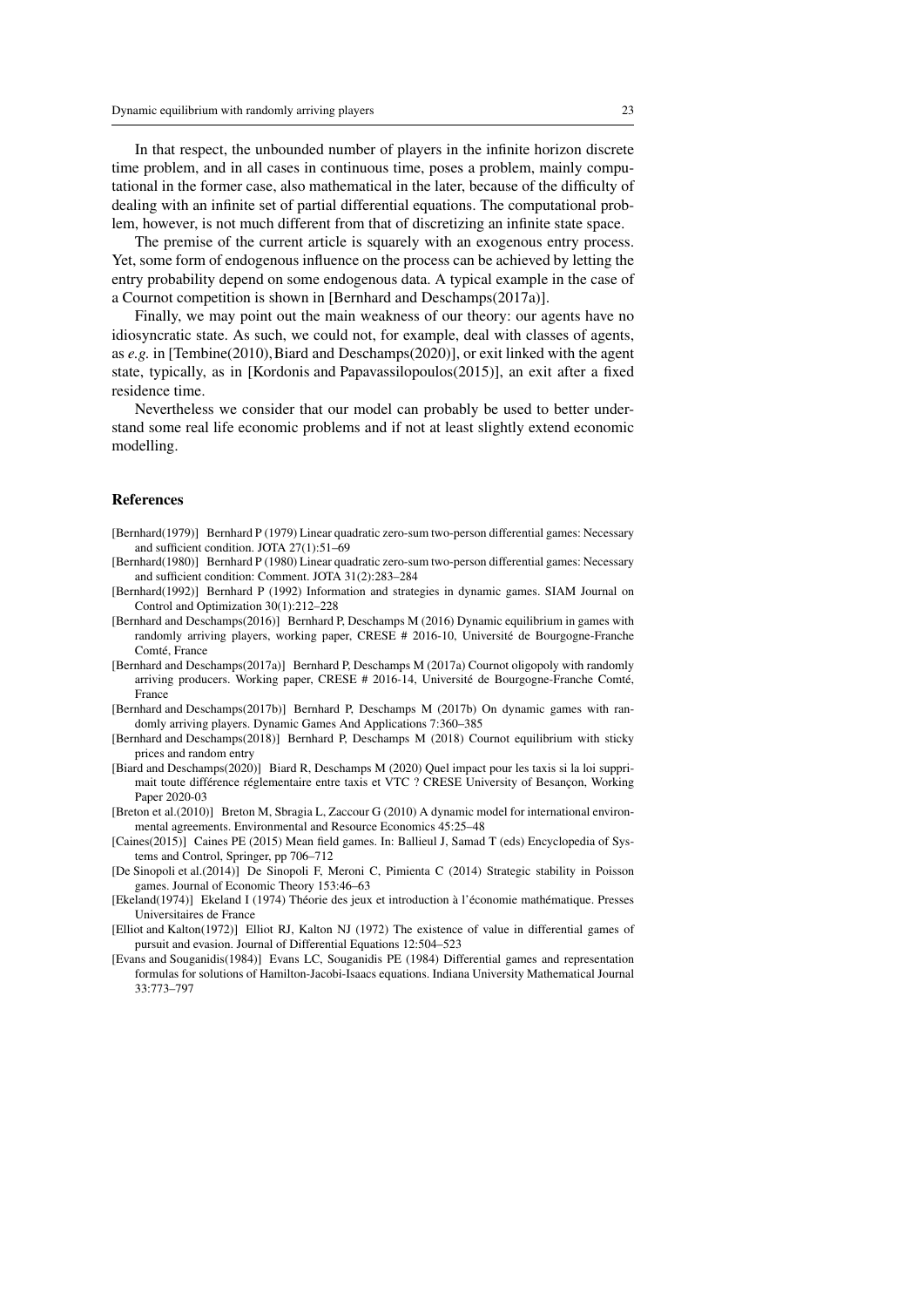- [Ferguson(2005)] Ferguson ATS (2005) Selection by committee. In: Nowak A, Szajowski K (eds) Advances in Dynamic Games, no. 7 in Annals of the International Society of Dynamic Games, Birkhäuser, Boston, pp 203–209
- [Fleming and Soner(1993)] Fleming WH, Soner HM (1993) Controlled Markov processes and viscosity solutions. Springer
- [Friedman(1994)] Friedman A (1994) Differential games. In: Auman R, Sergiu H (eds) Handbook of Game Theory, Vol. 2, Elsevier, pp 781–789
- [Gensbittel et al.(2016)] Gensbittel F, Lovo S, Renault J, Tomala T (2016) Zero sum revision games. https://studies2.hec.fr/jahia/webdav/site/hec/shared/sites/tomala/ acces\_anonyme/GLRTsept01.pdf
- [Haurie and Moresino(2000)] Haurie A, Moresino F (2000) A stochastic programming approach to manufacturing flow control. IEEE Transactions on Automatic Control 32:907–919
- [Khan and Sun(2002)] Khan MA, Sun Y (2002) Non-cooperative games with many players. In: Auman R, Hart S (eds) Handbook of game theory with economic applications, volume 3, Elsevier, chap 46, pp 1761–1808
- [Kordonis and Papavassilopoulos(2015)] Kordonis I, Papavassilopoulos GP (2015) LQ Nash games with random entrance: An infinite horizon major player and minor players of finite horizon. IEEE Transactions on Automatic Control AC 60:1486–1500
- [Kukushkin(1994)] Kukushkin NS (1994) Best response dynamics in finite games with additive aggregation. Games and Economic Behavior 48:94–110
- [Laraki and Sorin(2015)] Laraki R, Sorin S (2015) Advances in dynamic games. In: Young P, Zamir S (eds) Handbook of Game Theory, Vol. 4, Elsevier, pp 27–93
- [Lasry and Lions(2007)] Lasry JM, Lions PL (2007) Mean field games. Japanese Journal of Mathematics 2:229–260
- [Levin and Ozdenoren(2004)] Levin D, Ozdenoren E (2004) Auctions with uncertain number of bidders. Journal of Economic Theory 118:229–251
- [Lovo and Tomala(2015)] Lovo S, Tomala T (2015) Perfect equilibria in stochastic revision games. https://studies2.hec.fr/jahia/webdav/site/hec/shared/sites/tomala/acces\_ anonyme/SRG.pdf
- [Mageirou(1976)] Mageirou EF (1976) Values and strategies for infinite time linear quadratic games. IEEE Transactions on Automatic Control AC-21:547–550
- [Myerson(1998a)] Myerson RB (1998a) Extended Poisson games and the Condorcet jury theorem. Games and Economic Behavior 25:111–131
- [Myerson(1998b)] Myerson RB (1998b) Population uncertainty and Poisson games. International Journal of Game Theory 27:375–392
- [Neyman and Sorin(2003)] Neyman A, Sorin S (2003) Stochastic Games. NATO ASI series, Kluwer academic publishers
- [Quincampoix(2009)] Quincampoix M (2009) Differential games. In: Meyers N (ed) Encyclopaedia of Complexity and System Science, Springer, pp 1948–1956
- [Rishel(1975)] Rishel R (1975) Dynamic programming and minimum principles for systems with jump markov disturbances. SIAM Journal on Control 13:338–371
- [Samuelson(1985)] Samuelson WF (1985) Competitive bidding with entry costs. Economic Letters 17:53–57
- [Sworder(1969)] Sworder DD (1969) Feedback control of a class of linear systems with jump parameters. IEEE Transactions on Automatic Control AC-14:9–14
- [Tembine(2010)] Tembine H (2010) Evolutionary networking games. In: Game Theory for Wireless Communications and Networking, Auerbach Publications, CRC Press, pp 133–158
- [Vermes(1985)] Vermes D (1985) Optimal control of piecewise deterministic Markov process. Stochastics  $14.165 - 207$

#### A Games with identical players

By assumption, in the game considered here, all players are identical. To reflect this fact in the mathematical model, we need to consider permutations  $\pi^m \in \Pi^m$  of the elements of  $\{1, 2, ..., m\}$ . We also recall the notation

$$
s^{m \setminus n} := (s_1, \dots, s_{n-1}, s_{n+1}, \dots, s_m),
$$
  

$$
\{s^{m \setminus n}, s\} := (s_1, \dots, s_{n-1}, s, s_{n+1}, \dots, s_m)
$$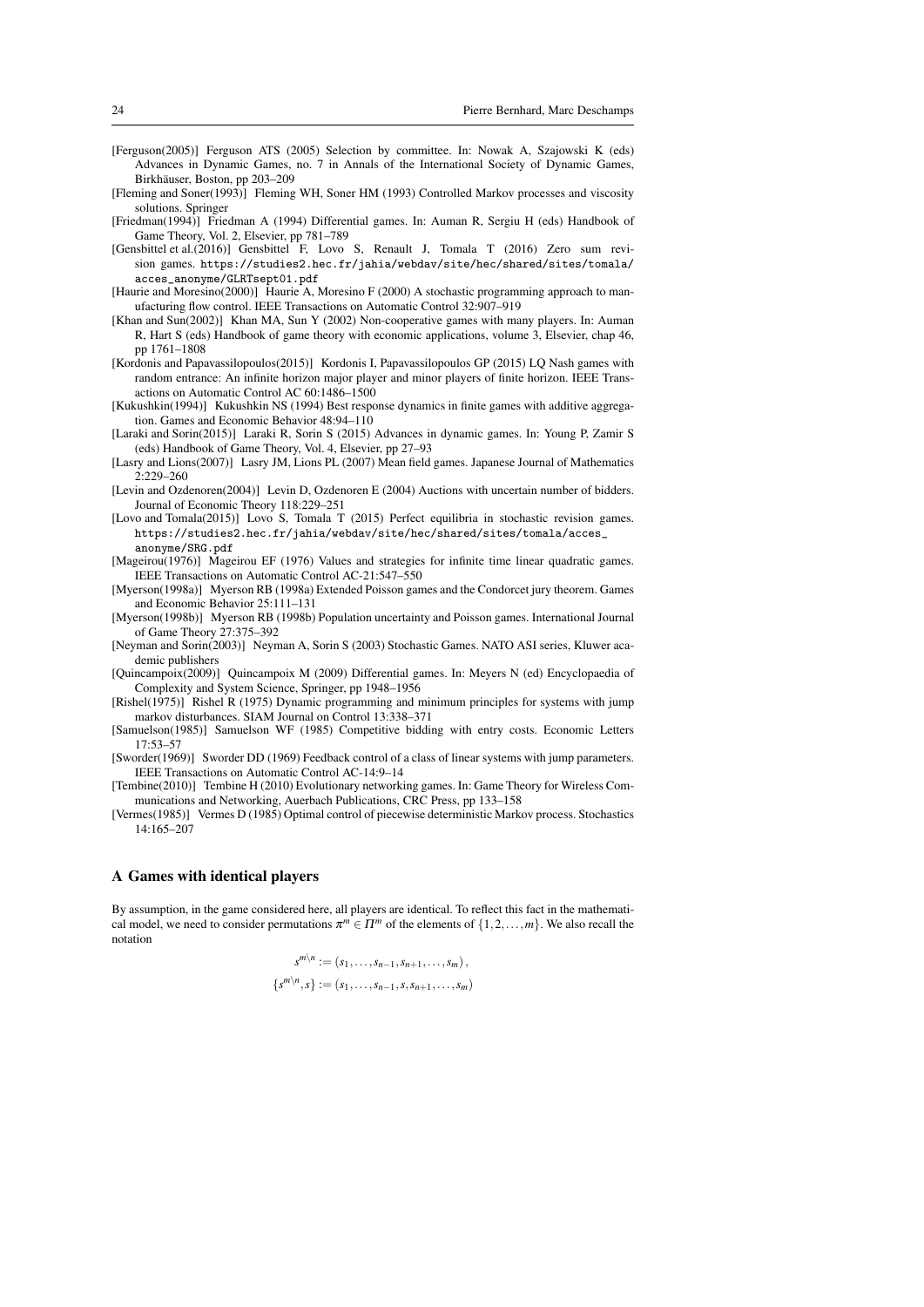Furthermore, we denote

$$
s^{\pi} = s^{\pi[m]} := (s_{\pi(1)}, s_{\pi(2)}, \dots, s_{\pi(m)}) ,
$$
  
\n
$$
s^{\pi[m]\setminus \pi(n)} := (s_{\pi(1)}, \dots, s_{\pi(n-1)}, s_{\pi(n+1)}, \dots, s_{\pi(m)}) ,
$$
  
\n
$$
\{s^{\pi[m]\setminus \pi(n)}, s\} := (s_{\pi(1)}, \dots, s_{\pi(n-1)}, s, s_{\pi(n+1)}, \dots, s_{\pi(m)}) ,
$$
  
\n
$$
s^{\times m} := (s, s, \dots, s) \in S^m .
$$

**Definition 3** An *m*-person game  $\{J_n : S^m \to \mathbb{R}\}, n = 1, \ldots, m$  will be called a *game with identical players* if, for any permutation  $\pi$  of the set  $\{1,\ldots,m\}$ , it holds that

$$
\forall n \leq m, \quad J_n(s_{\pi(1)}, \dots, s_{\pi(m)}) = J_{\pi(n)}(s_1, \dots, s_m). \tag{29}
$$

We shall write this equation as  $J_n(s^{\pi[m]}) = J_{\pi(n)}(s^m)$ .

An alternate definition of a game with identical players is given by the following:

**Lemma 1** A game with identical players is defined by a function  $G: S \times S^{m-1} \to \mathbb{R}$  invariant by a permutation of the elements of its second argument*, i.e. such that,*

$$
\forall s \in S, \forall v^{m-1} \in S^{m-1}, \forall \pi \in \Pi^{m-1}, \quad G(s, v^{m-1}) = G(s, v^{\pi[m-1]}).
$$
 (30)

*And the J<sup>n</sup> are defined by*

$$
J_n(s^m) = G(s_n, s^{m \backslash n})
$$
\n(31)

**Proof** It is clear that if the  $J_n$  are defined by (31) with *G* satisfying (30), they satisfy (29). Indeed, then

$$
J_n(s^{\pi[m]}) = G(s_{\pi(n)}, s^{\pi[m]\setminus \pi(n)}) = G(s_{\pi(n)}, s^{m\setminus \pi(n)}) = J_{\pi(n)}(s^m).
$$

Conversely, assume that the  $J_n$  satisfy (29). Define

$$
G(s_1,s^{m\setminus 1})=J_1(s^m).
$$

Let  $\pi_1 \in \Pi^{m-1}$ , and  $\pi$  defined by  $\pi(1) = 1$ , and for all  $j \ge 2$ ,  $\pi(j) = \pi_1(j-1)$ . (i.e.  $\pi$  is any permutation of Π*<sup>m</sup>* that leaves 1 invariant.) It follows from (29) that

$$
G(s_1, s^{m\setminus 1}) = J_1(s^m) = J_{\pi(1)}(s^m) = J_1(\{s_1, s^{\pi_1[m\setminus 1]} = G(s_1, s^{\pi_1[m\setminus 1]})\}.
$$

Therefore *G* is invariant by a permutation of the elements of its second argument. Let now  $\pi$  be a permutation such that  $\pi(1) = n$ . We have

$$
J_n(s^m) = J_{\pi(1)}(s^m) = J_1(s^{\pi}) = G(s_{\pi(1)}, s^{\pi \setminus \pi(1)}) = G(s_n, s^{m \setminus n}),
$$

which is equation (31). And this proves the lemma.  $\Box$ 

The main fact is that the set of pure Nash equilibria is invariant by a permutation of the decisions:

**Theorem 11** Let  $\{J_n : S^m \to \mathbb{R}\}$ ,  $n = 1, ..., m$  be a game with identical players. Then if  $S^m$  is a Nash *equilibrium, so is s*ˆ π[*m*] *.*

**Proof** Consider  $J_n(\hat{s}^{\pi[m]})$ , and then substitute some *s* to  $\hat{s}_{\pi(n)}$  in the argument. Because  $J_n(s^{\pi[m]}) = J_{\pi(n)}(s^m)$ , it follows that

$$
J_n(\{\hat{s}^{\pi[m]\setminus\pi(n)},s\})=J_{\pi(n)}(\{\hat{s}^{\mathfrak{m}\setminus\pi(n)},s\})\leq J_{\pi(n)}(\hat{s}^{\mathfrak{m}})=J_n(\hat{s}^{\pi[m]})\,.
$$

And this is true for all  $n \le m$ , which proves the theorem.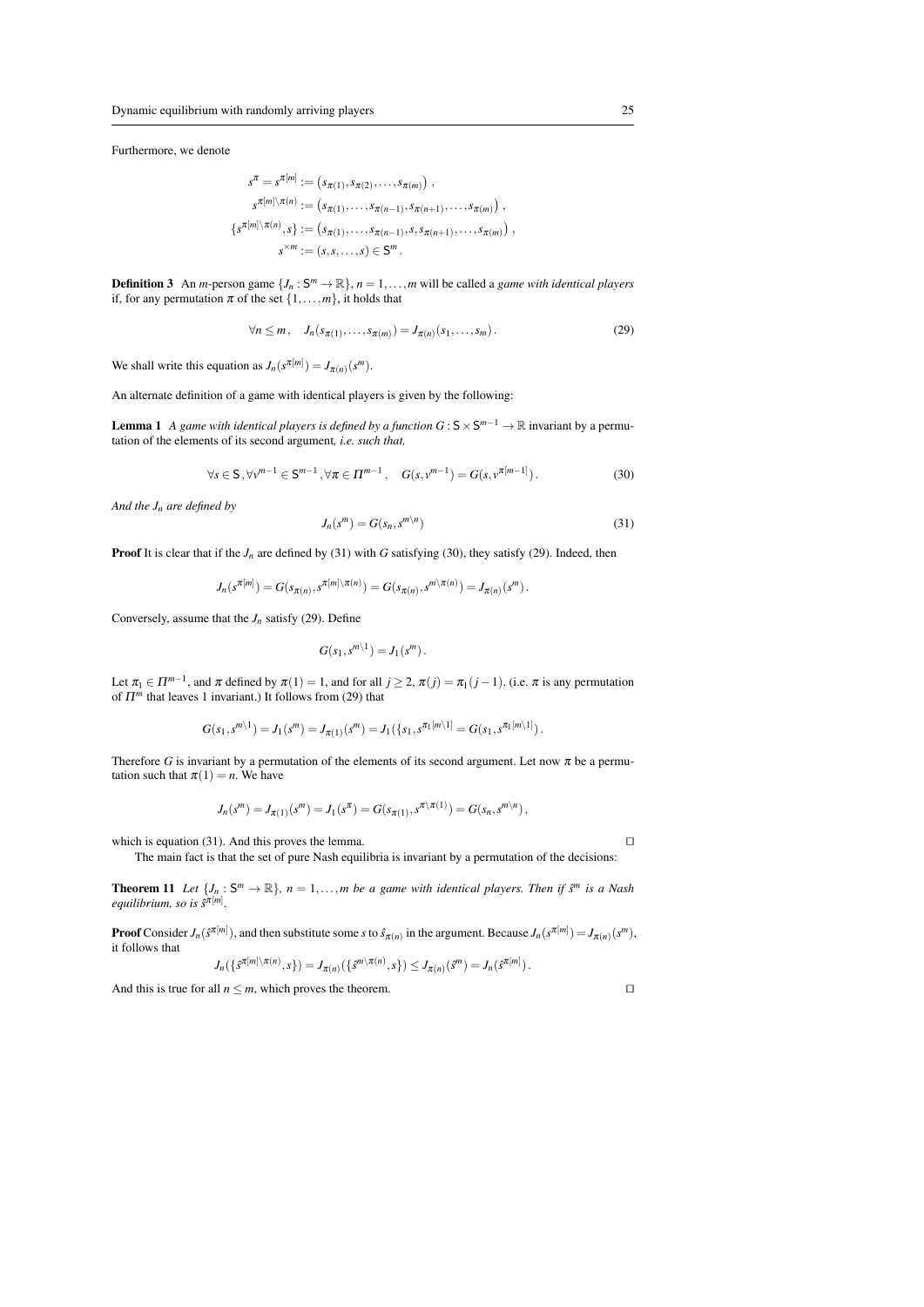*Example* An example of the above reasoning is as follows. Let  $m = 2$  and by hypothesis,  $\forall (s_1, s_2)$ ,  $J_1(s_2, s_1) = J_2(s_1, s_2)$ . Let  $(s_1, s_2)$  be a Nash equilibrium. Let us show that  $(s_2, s_1)$  is also an equilibrium:

$$
\forall s, \quad J_1(s, \hat{s}_1) = J_2(\hat{s}_1, s) \le J_2(\hat{s}_1, \hat{s}_2) = J_1(\hat{s}_2, \hat{s}_1).
$$

Corollary 4 *A pure Nash equilibrium of a game with identical players can be unique only if it is* uniform*, i.e. with all players using the same control:*

$$
\exists \hat{s} \in \mathsf{S} : \forall n \leq m \,, \quad \hat{s}_n^m = \hat{s} \,.
$$

Existence of such a Nash equilibrium is not guaranteed, and even if it exists, it might not be the only one. However there is a simple way to look for one. Let us first assert the following fact:

**Theorem 12** Let  $\{J_n : S^m \to \mathbb{R}\}, n = 1, \ldots, m$  be a game with identical players. If the function  $s_1 \mapsto$  $J_1({x^{m\setminus1}, s_1})$  *is concave, so are all the functions*  $s_n \mapsto J_n({u^{m\setminus n}, s_n})$ .

**Proof** Let  $\tilde{s}^m = (s_n, s_2, \ldots, s_{n-1}, s_1, s_{n+1}, \ldots, s_m)$ , and let  $\pi^{1,n}$  be the permutation that swaps 1 and *n*. Then,  $s^m = \tilde{s}^{\pi^{1,n}}$ . Thus,

$$
J_n(s^m) = J_n(\tilde{s}^{n+n}) = J_1(\tilde{s}^m) = J_1(s_n, \dots).
$$

Now,  $J_1$  is by hypothesis concave in its first argument, here  $u_n$ . Therefore  $J_n$  is concave in  $s_n$ . Finally, we shall use the corollary of the following theorem<sup>5</sup>:

**Theorem 13** Let  $\{J_n : S^m \to \mathbb{R}\}, n = 1, \ldots, m$  be a game with identical players. Let  $s \in S$  and  $s^{\times m} =$  $(s, s, \ldots, s) \in S^m$ . Then

$$
\forall n \leq m, \quad D_n J_n(s^{\times m}) = D_1 J_1(s^{\times m}).
$$

Proof Observe first that obviously,

$$
\forall n \leq m, \quad J_n(s^{\times m}) = J_1(s^{\times m}).
$$

Let now  $\tilde{s}^m = (s + \delta s, s, \dots, s)$ , and as previously  $\pi^{1,n}$  be the permutation that swaps 1 and *n*. Let us perturb the *n*-th control in  $J_n(s^{m})$  by  $\delta s$ . We get

$$
J_n(s,\ldots,s,s+\delta s,s,\ldots,s)=J_n(\tilde{s}^{\pi^{1,n}})=J_1(\tilde{s}^m).
$$

Therefore, the differential quotients involved in  $D_n J_n(s^{\times m})$  and  $D_1 J_1(s^{\times m})$  are equal, hence the result.  $\square$ 

**Corollary 5** If 
$$
s_1 \mapsto J_1(s^m)
$$
 is concave, an interior solution  $\hat{s} \in S$  of the equation

$$
D_1 J_1(s^{\times m}) = 0 \tag{32}
$$

*yields a uniform Nash equilibrium s*ˆ <sup>×</sup>*m.*

#### B Continuous Isaacs equation

#### B.0 Viscosity solutions

We quickly recall the definition of the viscosity solution of a first order PDE. Let *Z* be an open domain of a Euclidean space with a smooth boundary ∂*Z*. Let *V* : *Z* → R : *z* 7→ *V*(*z*) be a real function on *Z*, and  $F: Z \times \mathbb{R} \times Z \to \mathbb{R}: (z, V, q) \mapsto F(z, V, q)$  a real function, and  $G: \bar{Z} \to \mathbb{R}$  a continuous real function on the closure  $\bar{Z}$  of  $Z$ . Let  $V_z$  stand for the gradient of  $V$ . Consider equation

$$
\forall z \in Z : F(z, V, V_z) = 0, \quad \forall z \in \partial Z, V(z) = G(z).
$$
\n(33)

Definition 4 A continuous function *V* is said to be a *viscosity solution* of equation (33) if

- it satisfies the boundary condition,
- $\vdash$  for all *C*<sup>1</sup> real function φ on *Z* and all *z* ∈ *Z* such hat *V* − φ has a local minimum at *z*, *F*(*z*,*V*,  $φ_z$ ) ≥ 0,

 $\vdash$  for all *C*<sup>1</sup> real function φ on *Z* and all *z* ∈ *Z* such hat  $V - φ$  has a local maximum at *z*,  $F(z, V, φ_z) ≤ 0$ . The definition above can alternatively be written in terms of the super- and sub-differential of  $\phi$ .

Observe that the viscosity solutions of  $F = 0$  and of  $-F = 0$  do not coincide.

<sup>&</sup>lt;sup>5</sup> Where we use Dieudonné's notation  $D_k J$  for the partial derivative of *J* with respect to its *k*-th variable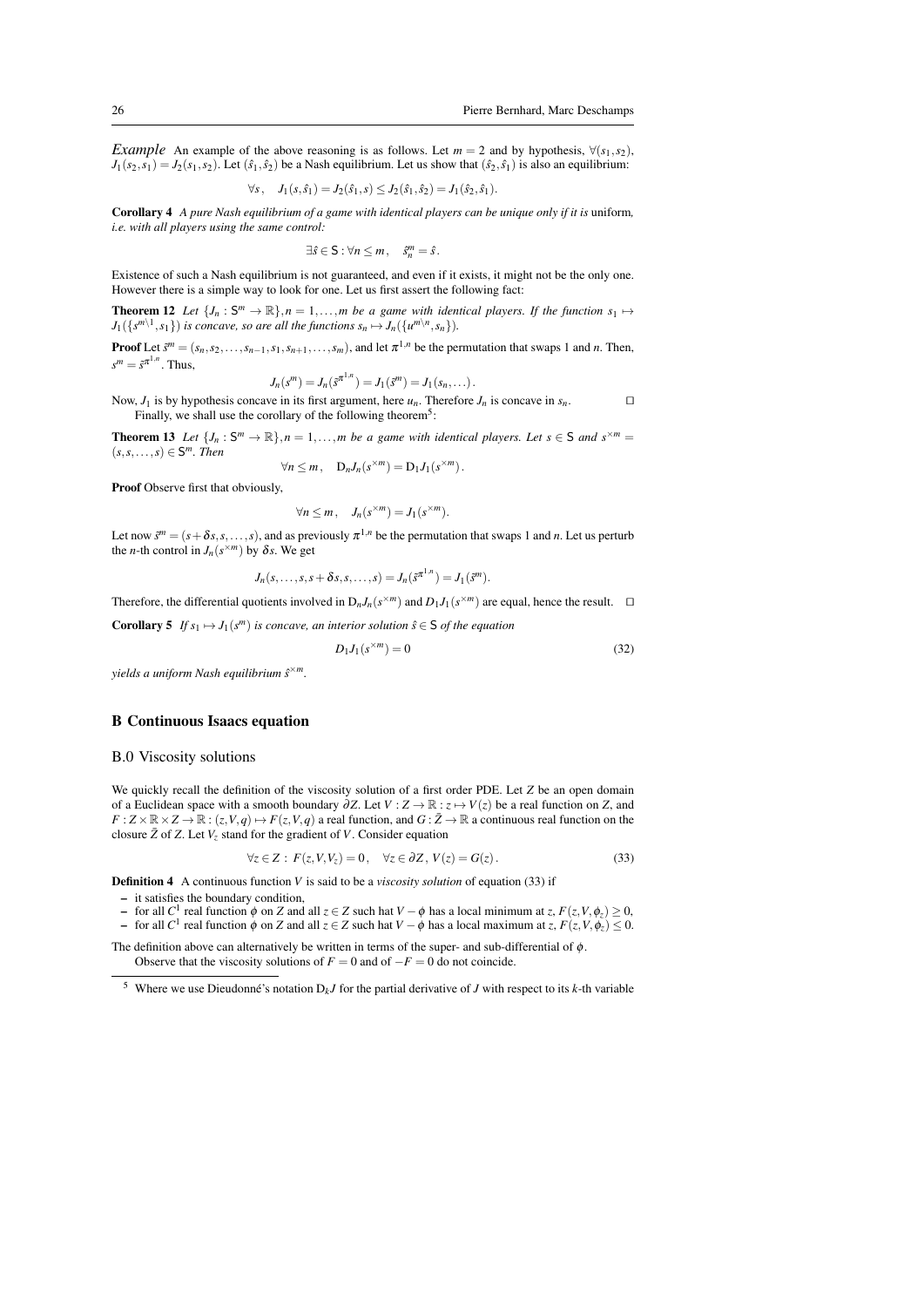#### B.1 Modified, bounded *m*, problem

We first evaluate the following mathematical expectation, given *tm*:

$$
\mathscr{S}^{m} = \mathbb{E}\left[\int_{t_m}^{t_{m+1}} e^{-\rho t} L^{m}(t, x(t), s^{m}(t)) dt + e^{-\rho t_{m+1}} V^{m+1}(t_{m+1}, x(t_{m+1})\right]
$$

given that both  $L^m(t)$  and  $V^{m+1}(t)$  are taken equal to zero if  $t > T$ . We have

$$
\mathscr{S}^{m} = e^{-\lambda^{m}(T-t_{m})} \int_{t_{m}}^{T} e^{-\rho t} L^{m}(t, x(t), s^{m}(t)) dt +
$$
  

$$
\int_{t_{m}}^{T} \lambda^{m} e^{-\lambda^{m}(\tau-t_{m})} \left[ \int_{t_{m}}^{\tau} e^{-\rho t} L^{m}(t, x(t), s^{m}(t)) dt + e^{-\rho \tau} V^{m+1}(\tau, x(\tau)) \right] d\tau.
$$

Exchanging the order of summations in the double integral, changing the name of the integration variable in the second, it comes, after cancellation of the first term with one of those coming from the double integral:

$$
\mathscr{S}^m = \int_{t_m}^T e^{-\lambda_m (t - t_m) - \rho t} \left( L^m(t, x(t), s^m(t)) + \lambda^m V^{m+1}(t, x(t)) \right) dt. \tag{34}
$$

We turn to the Isaacs equation (18), and deal with it as if the Value functions  $V^m$  were of class  $C^1$ . Multiply both sides of the equation by  $exp(-\lambda(t - t_m) - \rho t)$  and rewrite it as

$$
\frac{d}{dt}\left(e^{-\lambda^m(t-t_m)-\rho t}V^m(t,x(t))\right)+e^{-\lambda^m(t-t_m)-\rho t}L^m(t,x(t),s^m(t))
$$
  
+  $\lambda^m e^{-\lambda^m(t-t_m)-\rho t}V^{m+1}(t,x(t))\leq 0,$ 

being understood that the lagrangian derivative and  $L^m$  are evaluated at  $s^m(t) = \{s(t), s^{(m\setminus 1)}(t)\}\)$ , and that the inequality becomes an equality for  $s(t) = \hat{s}(t)$ . Integrating from  $t_m$  to *T*, we recognize  $\mathscr{S}^m$  and write

$$
e^{-\rho t_m} V^m(t_m, x(t_m)) \ge e^{-(\lambda^m + \rho)T + \lambda^m t_m} V^m(T, x(T))
$$
  
+ 
$$
\mathbb{E}\left[\int_{t_m}^{t_{m+1}} L^m(t, x(t), s^m(t)) + e^{-\rho t_{m+1}} V^{m+1}(t_{m+1}, x(t_{m+1}))\right]
$$

In the finite horizon version, we have  $V^m(T, x) = 0$ , so that the first term on the right hand side cancels, and we are left with

$$
e^{-\rho t_m} V^m(t_m, x(t_m)) \ge
$$
  
+  $\mathbb{E}\left[\int_{t_m}^{t_{m+1}} L^m(t, x(t), s^m(t)) + e^{-\rho t_{m+1}} V^{m+1}(t_{m+1}, x(t_{m+1}))\right]$ 

if player one, say, deviates alone from  $\hat{u}^m(t)$ , and equality if  $u^m(t) = \hat{u}^{(m)}(t)$ . In the infinite horizon case, use the fact that  $V^m$  is bounded to see that the same first term of the r.h.s. cancels in the limit as  $T$  goes to infinity.

With this last inequality, we proceed as in discrete dynamic programing: take the *a priori* expectation of both sides, sum for all  $m \leq M$ , cancel the terms that appear on both sides of the sum and use  $t_1 = 0$  (the first player starts at time 0) to get

$$
V^1(0,x_0) \geq \mathbb{E}\int_0^T e^{-\rho t} L^{m(t)}(t,x(t),s^m(t)) dt = \Pi_1^e(0,x_0,s^m),
$$

for  $s^{m}(t) = \{s(t), s^{(m\setminus 1)}(t)\}$ , and equality if  $s^{m}(t) = \hat{s}^{(m)}(t)$ .

Having restricted our search to state feedback strategies and to a uniform equilibrium of identical players, and ignoring the intrinsic fixed point problem that for each  $(m,t,x)$  the maximizing control be precisely  $\hat{\phi}^m(t, x)$  used by all other players, the inequality in definition 2 defines a unique maximization problem. As a consequence, in the case where the functions  $V^m$  are not globally  $C^1$ , both the necessary and the sufficiency characters with viscosity solutions are derived from this calculation in the same way as for one-player control problems. But a major difference with that case is that here, existence is far from

.

.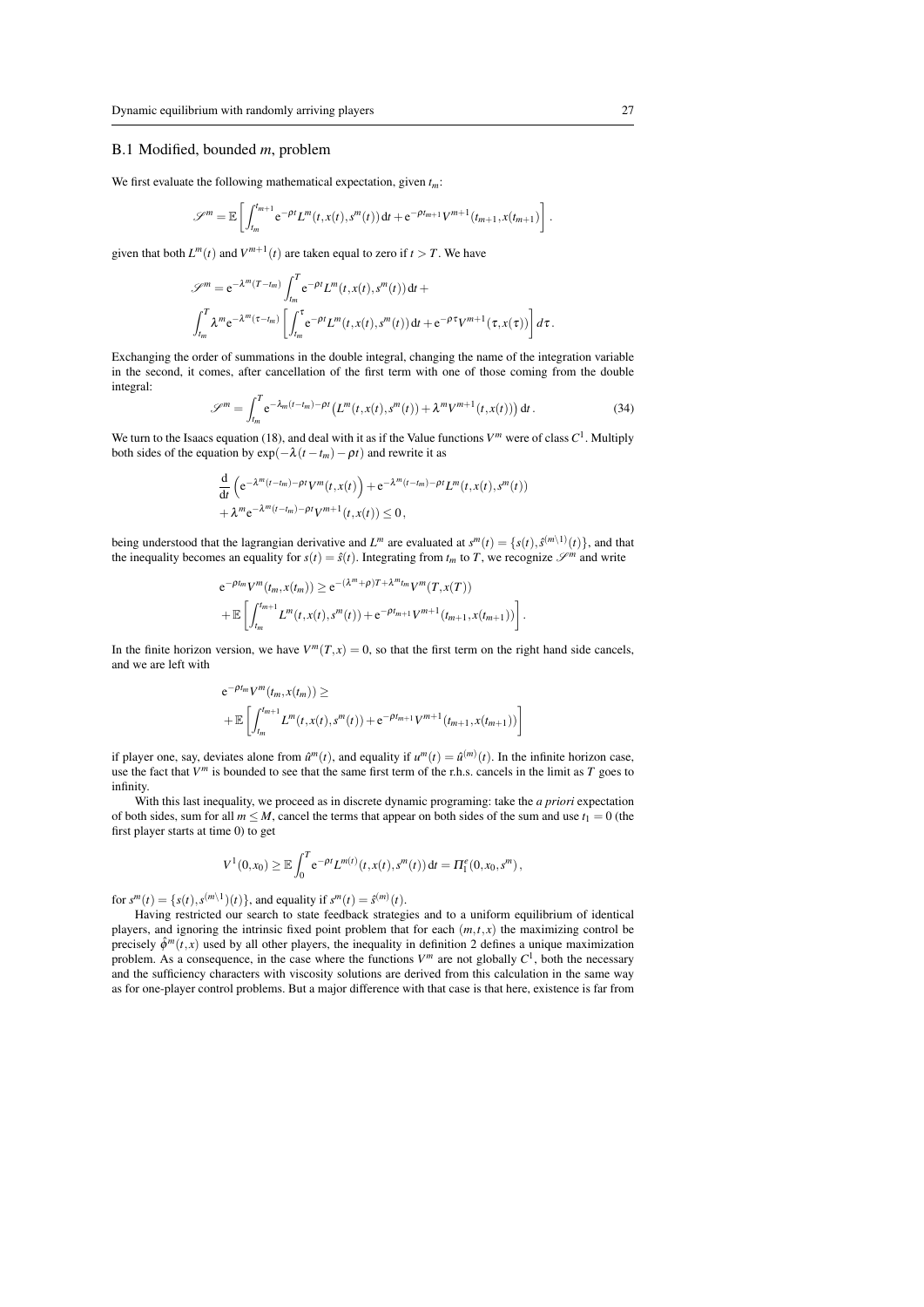granted. On the one hand, the fixed point for each  $(m, t, x)$  may not exist, and on the other hand, if it always does, it might not define an admissible strategy as characterized in paragraph 3.1.2. The situation is more complex for many player games than for two player games, where one can dispense with state feedback strategies. For these difficult technical matters, see [Evans and Souganidis(1984), Friedman(1994), Quincampoix(2009),Laraki and Sorin(2015)].

#### B.2 Unmodified unbounded *m* problem

We aim to extend theorem 7 to the unmodified problem where the number of players who may join the game before the time  $T$  is unbounded, and therefore equation (18) involves an infinite number of functions  $V^m$ . We simplify the notations as follows. Given two admissible state feedbacks  $\phi$  and  $\psi$ , let

$$
G(\phi, \psi) = \Pi_1^e(\{\phi, \psi^{\times m(t)}\}\)
$$

and the same with upper index *M* (respectively *N*) be the corresponding quantity in the modified problem where  $\lambda^M = 0$  (resp.  $\lambda^N = 0$ ).

We make the following hypotheses which would need to be converted into hypotheses bearing on the data  $f^m$  and  $L^m$  of the problem, probably via the hamiltonian

$$
H^m(t,x,p,s)=\max_{r\in\mathbb{S}}\left[\langle p,f(t,x,\{r,s^{\times m\setminus 1}\})\rangle+L(t,x,\{r,s^{\times m\setminus 1}\})\right].
$$

We endow the set of state feedbacks with the topology of  $L<sup>1</sup>$  and assume:

#### Hypothesis 14

- *1. The function*  $\phi \mapsto G(\phi, \psi)$  *is, for all*  $\psi$  *quasi concave with a unique maximum and differentiable.*
- *2. There exists a positive number* β *such that,*

$$
\forall M \in \mathbb{N}, \forall \phi, \chi, \psi \in \mathscr{A}, \forall \mu \in [0,1]
$$
  

$$
G^M((1-\mu)\phi + \mu \chi, \psi)) \le
$$
  

$$
(1-\mu)G^M(\phi, \psi) + \mu G^M(\chi, \psi) + \frac{\beta}{2}\mu(1-\mu) \|\phi - \chi\|^2.
$$

If  $\phi \mapsto G^{M}(\phi,\psi)$  *is of class*  $C^2$ *, this is equivalent to* 

$$
\forall \phi, \chi, \psi \in \mathscr{A}, \quad |\langle D_{11}G(\phi, \psi)\chi, \chi \rangle| \leq \beta ||\chi||^2.
$$

*3. For all M and*  $\psi$ *, the map*  $\phi \mapsto D_1 G^M(\phi, \phi)$  is locally invertible in a neighborhood of zero with an  $i$ *nverse locally uniformly Lipshitz of modulus*  $\gamma$ *. If*  $(\phi, \psi) \mapsto G^M(\phi, \psi)$  *is of class*  $C^2$ *, it suffices that the operator*  $D_{11}G(\phi, \psi) + D_{12}G(\phi, \psi)$  *be onto, with an inverse uniformly bounded by a positive number* γ*.*

With this set of hypotheses, too abstract at this stage, we can prove conjecture 1. We first prove a simple lemma.

Let  $\mathbb P$  be the probability structure induced by the entry process in the original problem,  $\mathbb E$  the mathematical expectation in that probability law,  $\mathbb{P}^M$  the probability law induced by the modified problem with  $\lambda^M = 0$ , and  $\mathbb{E}^M$  the mathematical expectation in that law. We prove the following lemma.

**Lemma 2** *Let*  $X(\omega)$  *be a bounded random variable measurable on the sigma-field generated by the entry process.* E *<sup>M</sup>X converges to* E*X as M goes to infinity.*

**Proof** In the original problem, let  $\Omega^M$  be the set of events for which  $m(T) < M$  and  $\Omega_M$  the complement: events such that  $m(T) \geq M$ . These sets belong to the sigma-field generated by the entry process. We have

$$
\mathbb{E}(X) = \int_{\Omega^M} X(\omega) d\mathbb{P}(\omega) + \int_{\Omega_M} X(\omega) d\mathbb{P}(\omega)
$$